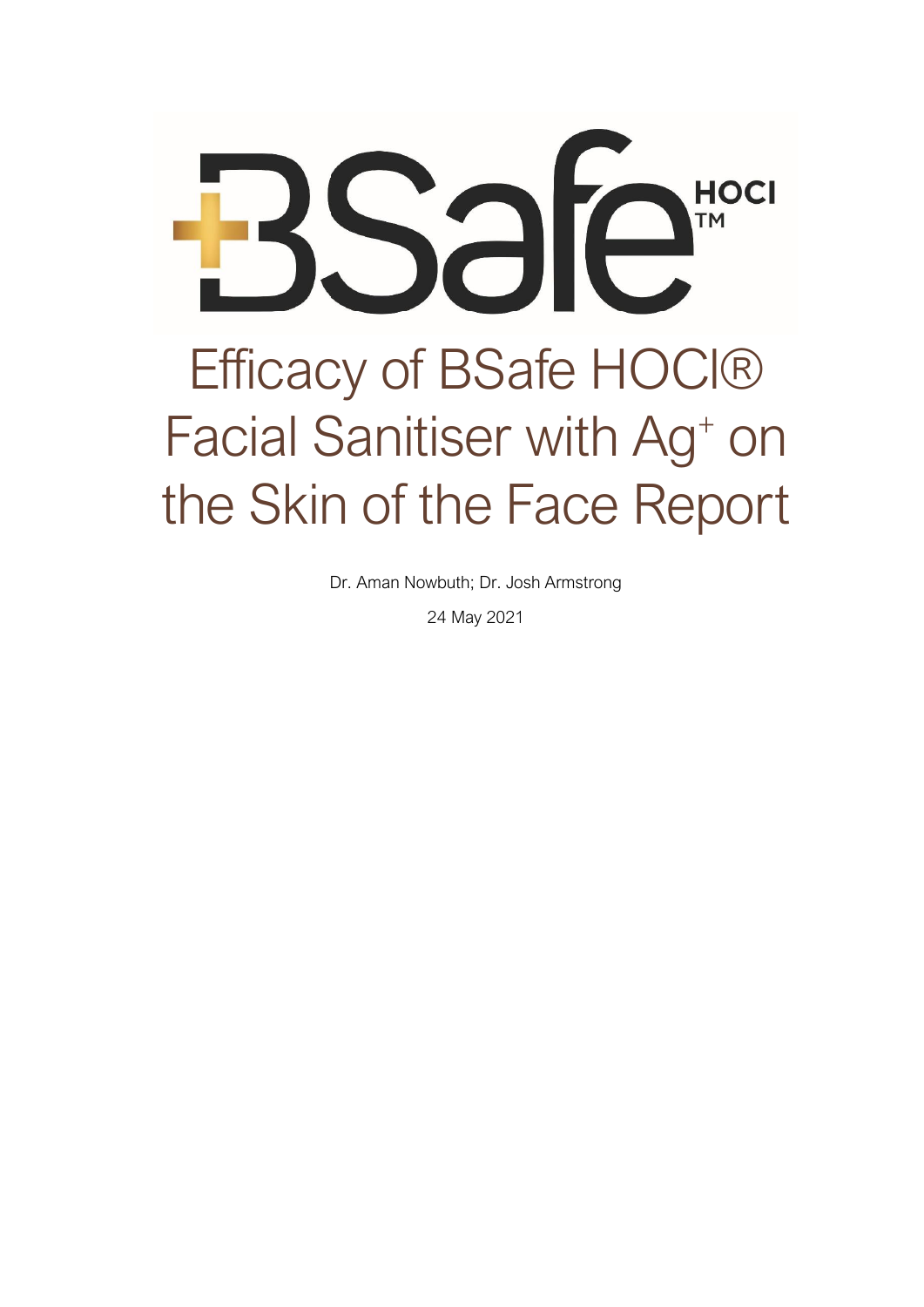# 1. ADMINISTRATIVE INFORMATION

<span id="page-1-0"></span>

| <b>Key Study Roles</b>            | Responsible Individual                                                                                     |
|-----------------------------------|------------------------------------------------------------------------------------------------------------|
| Investigators/Study Statisticians | Dr. Aman Nowbuth<br>MBChB, BSc (Human Biology)<br>aman@bsafehocl.co.za                                     |
|                                   | Dr. Josh Armstrong<br>MBChB, BSc (Hons) (Human Physiology),<br>BSc (Human Biology)<br>josh@bsafehocl.co.za |
| <b>Project Managers</b>           | Mr. JJ Viljoen<br>jj@bsafehocl.co.za                                                                       |
|                                   | Mr. Suha Rawhani<br>suha@bsafehocl.co.za                                                                   |
|                                   | Dr. Aman Nowbuth<br>aman@bsafehocl.co.za                                                                   |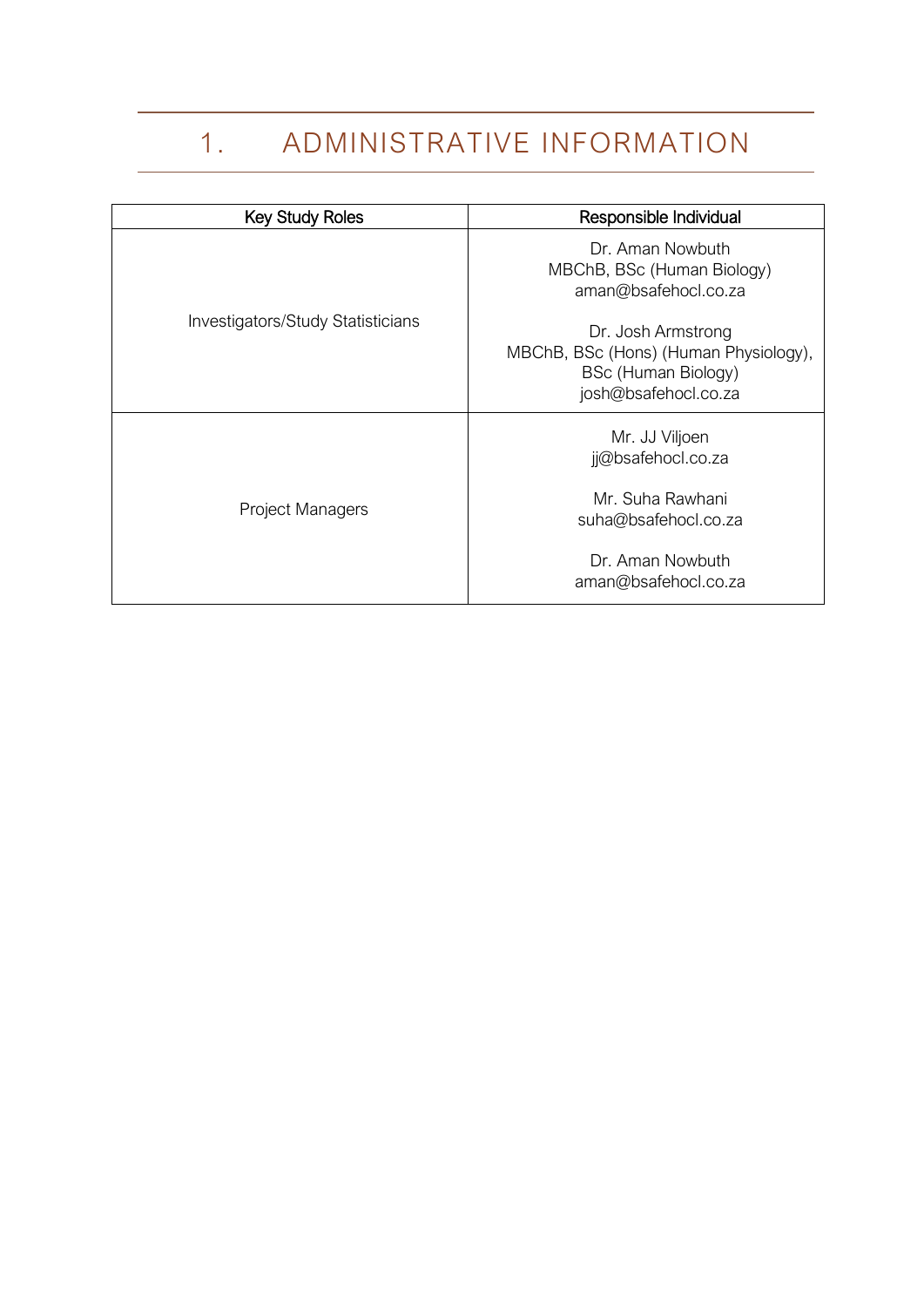#### $2.$ TABLE OF CONTENTS

<span id="page-2-0"></span>

| 1.     |  |  |
|--------|--|--|
| 2.     |  |  |
| 3.     |  |  |
| 4.     |  |  |
| 5.     |  |  |
| 6.     |  |  |
| 7.     |  |  |
| 7.1.   |  |  |
| 7.1.1. |  |  |
| 7.1.2. |  |  |
| 7.1.3. |  |  |
| 7.1.4. |  |  |
| 8.     |  |  |
| 8.1.   |  |  |
| 8.2.   |  |  |
| 9.     |  |  |
| 9.1.   |  |  |
| 9.2.   |  |  |
| 9.3.   |  |  |
| 9.3.1. |  |  |
| 9.3.2. |  |  |
| 9.4.   |  |  |
| 9.4.1. |  |  |
| 9.4.2. |  |  |
| 9.4.3. |  |  |
| 9.5.   |  |  |
| 9.5.1. |  |  |
| 9.5.2. |  |  |
| 9.6.   |  |  |
| 9.6.1. |  |  |
| 9.6.2. |  |  |
| 10.    |  |  |
| 10.1.  |  |  |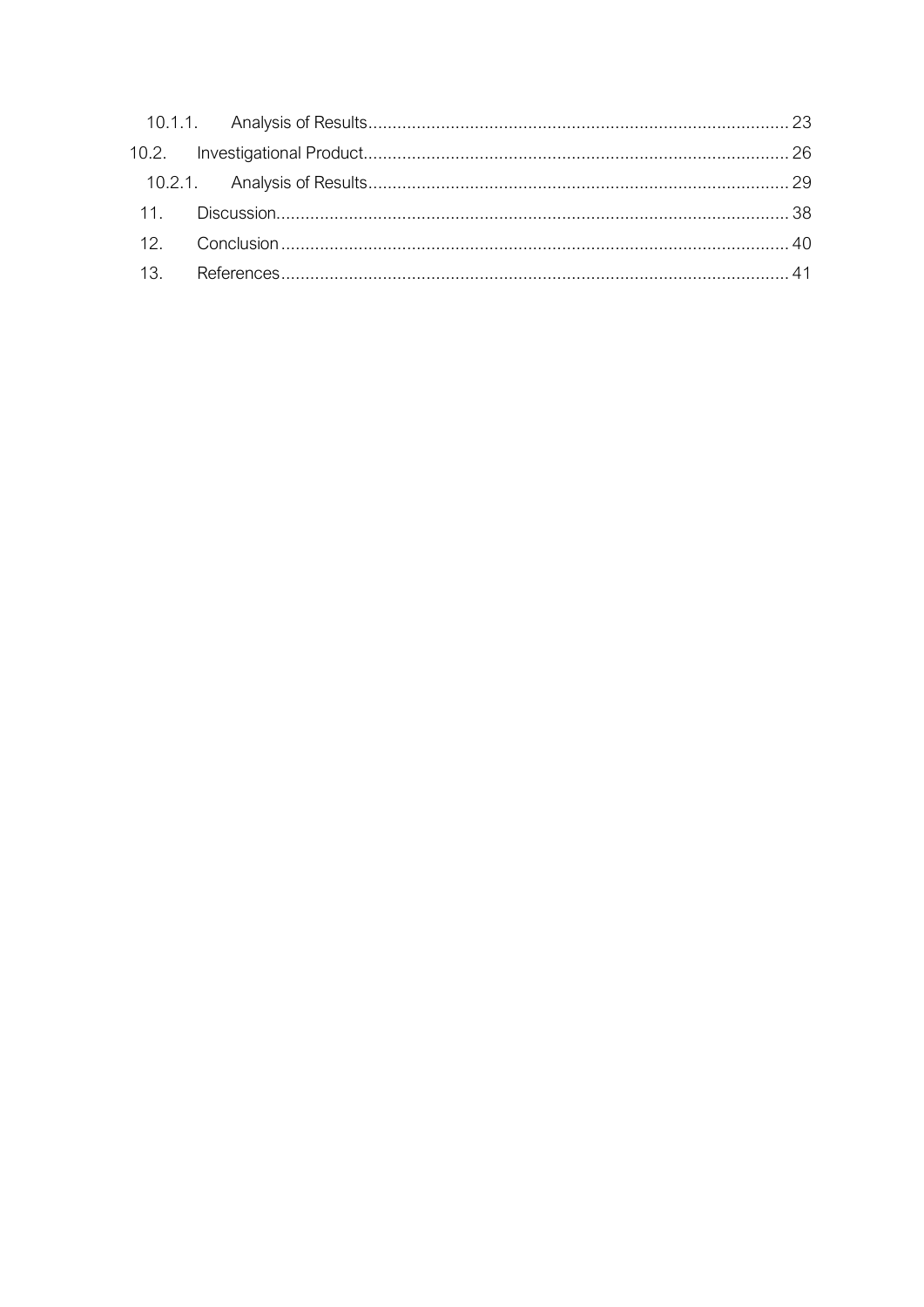# 3. TABLE OF FIGURES

<span id="page-4-0"></span>

|                                                                                              | 19 |
|----------------------------------------------------------------------------------------------|----|
|                                                                                              |    |
|                                                                                              |    |
| Figure 4: CFU Counts - Outliers and Incomplete Data Removed (N=18) 22                        |    |
|                                                                                              |    |
| Figure 6: Comparison of Specific Examples and Differing Trendlines (N=4)  24                 |    |
| Figure 7: Comparison of Participants with a Decrease-Increase Trendline (N=6)  25            |    |
| Figure 8: Box and Whisker Chart of CFU counts recorded on Application of Investigational     |    |
|                                                                                              | 27 |
| Figure 9: Box and Whisker Chart of CFU Counts of Participants Utilising IP with Outliers     |    |
|                                                                                              |    |
| Figure 10: Mean CFU Counts following IP Application (N=18; SB02 N=11)  30                    |    |
|                                                                                              |    |
| Figure 12: Mean CFU Counts Demonstrating Efficacy and Cumulative Effect of IP Usage (N=18)   |    |
|                                                                                              |    |
| Figure 13: Mean CFU Counts Demonstrating 2-hourly Efficacy (N=11)  32                        |    |
| Figure 14: Trendlines of CFU Counts following Multiple Exposures, Using Specific Participant |    |
|                                                                                              |    |
|                                                                                              |    |
| Figure 16: Comparison of Trend Patterns Seen with 2-Hourly IP Exposure (N=3) 35              |    |
| Figure 17: Comparison of Continuous Decrease Trendlines with 2-hourly Exposure (N=6) 36      |    |
| Figure 18: Direct Comparison of Control and IP Exposure Recorded at the Same Times (N=10)    |    |
|                                                                                              | 37 |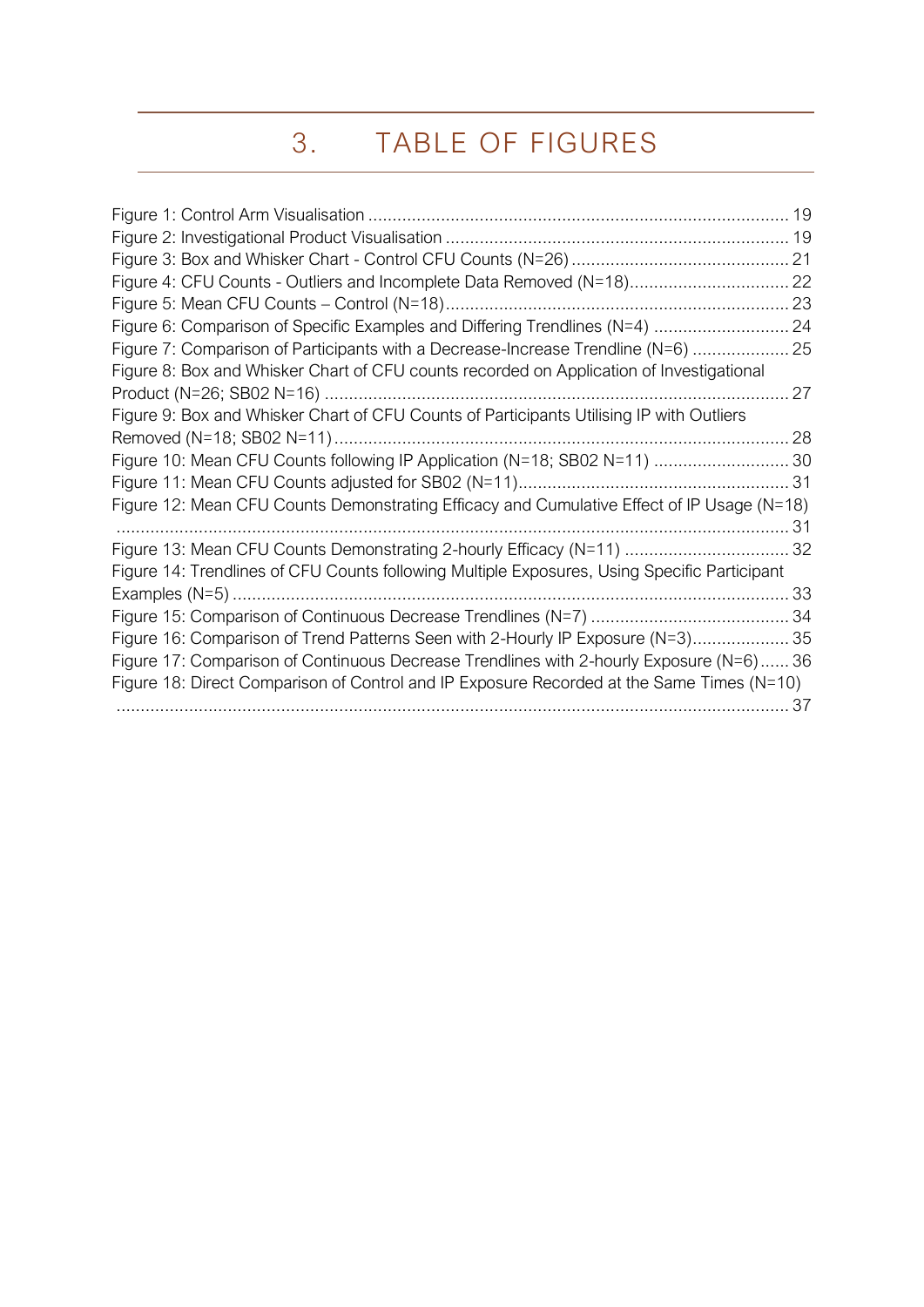# 4. LIST OF ABBREVIATIONS

<span id="page-5-0"></span>

| $Ag+$             | Silver ions                             |  |
|-------------------|-----------------------------------------|--|
| AgNO <sub>3</sub> | Silver nitrate                          |  |
| AgNP              | Silver nanoparticles                    |  |
| <b>ANOVA</b>      | Analysis of variance                    |  |
| <b>ATP</b>        | Adenosine triphosphate                  |  |
| <b>CFU</b>        | Colony forming units                    |  |
| <b>DNA</b>        | Deoxyribonucleic acid                   |  |
| <b>ECHA</b>       | European Chemicals Agency               |  |
| <b>FDA</b>        | Food and Drug Administration            |  |
| G3PD              | glyceraldehyde-3-phospate dehydrogenase |  |
| <b>GSH</b>        | Glutathione                             |  |
| <b>GSSG</b>       | Glutathione disulphide                  |  |
| $H_2O$            | Water                                   |  |
| $H_2O_2$          | Hydrogen peroxide                       |  |
| <b>HIV</b>        | Human immunodeficiency virus            |  |
| <b>HOCI</b>       | Hypochlorous acid                       |  |
| IP                | Investigational product                 |  |
| N                 | Population size                         |  |
| NADP <sup>+</sup> | Nicotinamide adenine dinucleotide       |  |
|                   | phosphate                               |  |
| <b>NADPH</b>      | Nicotinamide adenine dinucleotide       |  |
|                   | phosphate                               |  |
| OH <sup>-</sup>   | Hydroxide                               |  |
| <b>ROS</b>        | Reactive oxygen species                 |  |
| <b>TSA</b>        | Tryptone soy agar                       |  |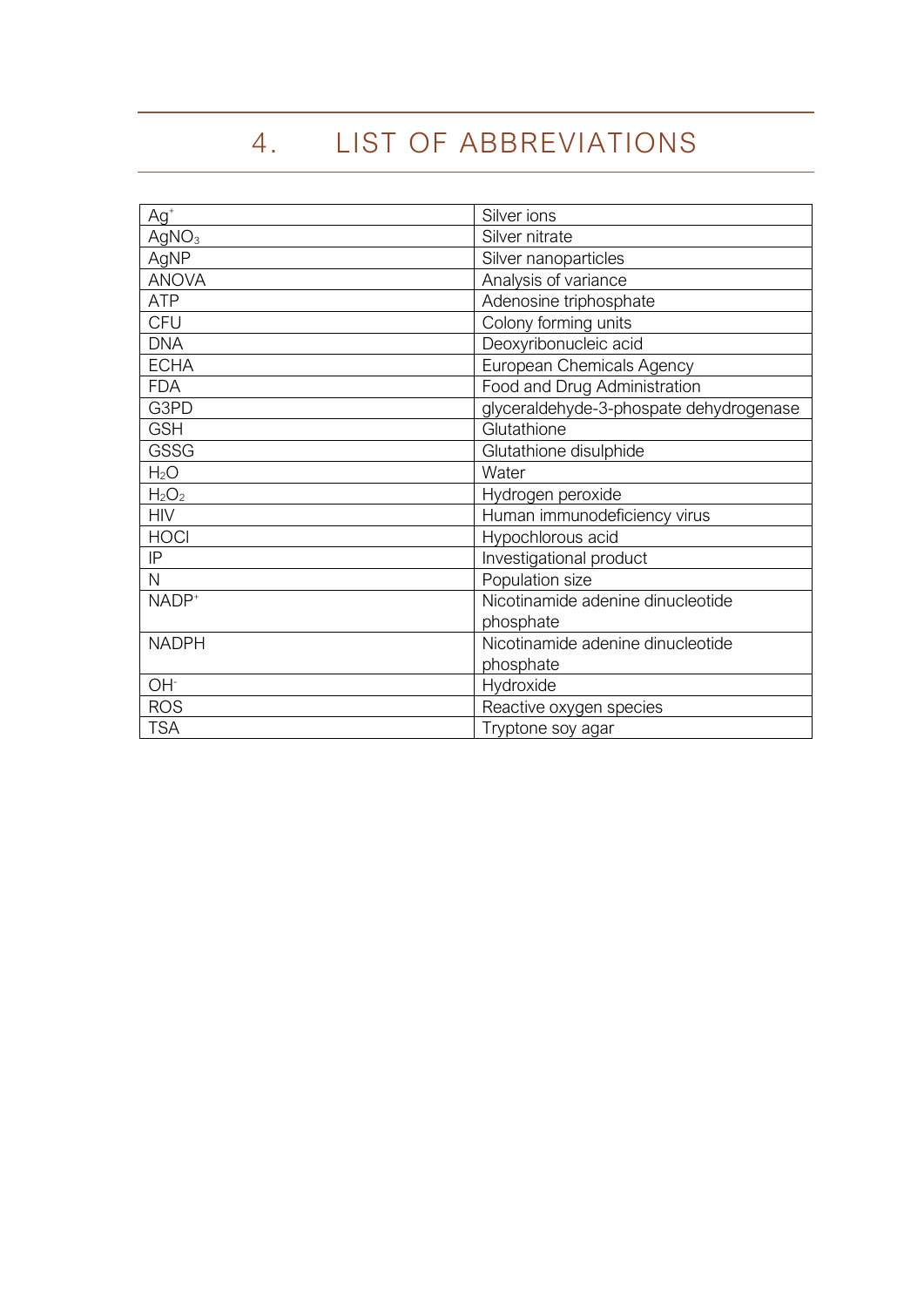# 5. RESPONSIBLE PARTIES

<span id="page-6-0"></span>

| <b>Key Study Roles</b>            | Responsible Individual                                                                                     |  |
|-----------------------------------|------------------------------------------------------------------------------------------------------------|--|
| Investigators/Study Statisticians | Dr. Aman Nowbuth<br>MBChB, BSc (Human Biology)<br>aman@bsafehocl.co.za                                     |  |
|                                   | Dr. Josh Armstrong<br>MBChB, BSc (Hons) (Human Physiology),<br>BSc (Human Biology)<br>josh@bsafehocl.co.za |  |
| <b>Project Managers</b>           | Mr. JJ Viljoen<br>jj@bsafehocl.co.za                                                                       |  |
|                                   | Mr. Suha Rawhani<br>suha@bsafehocl.co.za                                                                   |  |
|                                   | Dr. Aman Nowbuth<br>aman@bsafehocl.co.za                                                                   |  |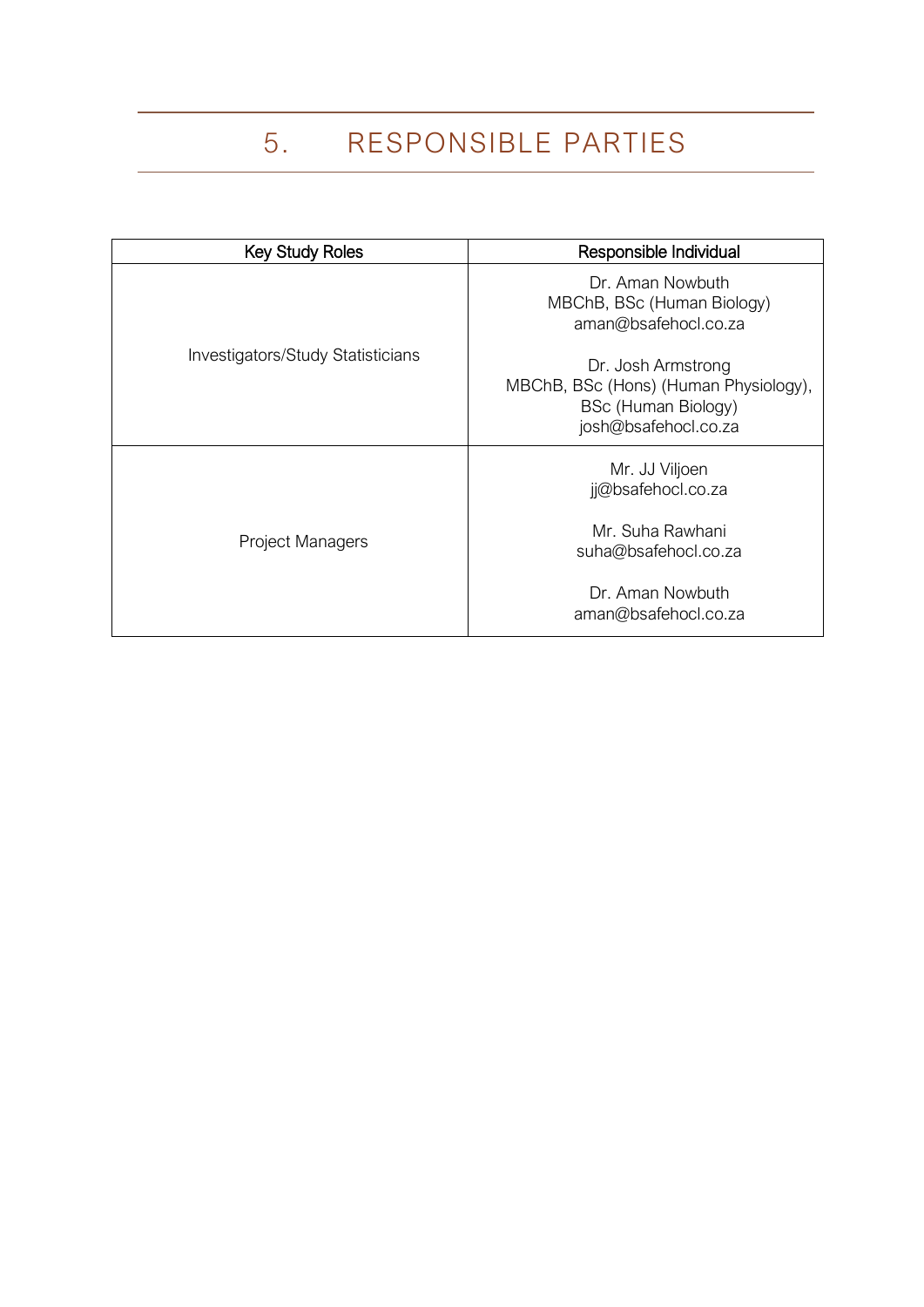# 6. ABSTRACT

<span id="page-7-0"></span>Hypochlorous acid (HOCl) is a secondary reactive oxygen species (ROS) produced by phagocytic cells of the immune system. This molecule is produced during the respiratory burst during phagocytosis. HOCl has a well-documented antimicrobial spectrum and safety profile. Silver is a historical antimicrobial metal, which is currently used for domestic, commercial, and medical uses. The use of silver ions  $(Ag<sup>+</sup>)$  is considered to be the safest modality of nanoscale silver to be used. Although silver is a highly efficacious antimicrobial molecule, safety precautions are to be taken into consideration. It is due to this that silver ions are being implemented in the product, in comparison to other nanoscale silver particles. However, there remain some safety concerns with the use of silver ions internally, thus, the product is only advocated for external use.

In this study, the efficacy of BSafe HOCl® Face Sanitiser was evaluated. This was done by first evaluating a baseline of colony forming units (CFUs) on a set of 26 participants. Thereafter, the same group of participants were applied BSafe HOCl® Face Sanitiser with a periodicity of two hours. This allowed for the immediate efficacy (measured after a period of 20 minutes), as well as the efficacy of multiple exposures of BSafe HOCl® Face Sanitiser, and finally, evaluation of the residual two-hour efficacy of BSafe HOCl® Face Sanitiser.

The results demonstrated a steady state in CFU counts over the first four-hours in the control group, followed by a 102.23% increase over the second four-hours. Comparison of the final counts to the initial counts revealed a 104.93% increase on average (N=18). Growth trends identified in the control study presented with the most frequent growth trend being a decrease followed by a rapid increase in CFU counts. The average rate of growth identified in this dataset was an increase of 110,26% over the eight-hour period. Over the second four-hour period, an increase of 811.11% was identified with the average values (N=6). The increase in the rate of bacterial proliferation over the final four hours of the workday may be attributed to increased levels of face touching, as well as the fact that the swab was taken well after the participants had lunch, thus increasing the potential for the deposition of nutrients for bacterial colonies to proliferate. It is of note however, that further research into this regard should be carried out for more accurate deductions.

The results obtained with application of BSafe HOCl® Facial Sanitiser showed an average decrease of 72.22% reduction after one application, with a final reduction of 98.13% after five applications (two-hourly apart) ( $N=18$ ). This translated to a cumulative efficacy with multiple exposure. Review of the two-hourly residual efficacy demonstrated a 77.35% reduction with two applications, and a final 88.48% reduction calculated with four applications (N=11).

The most frequent trendlines seen with application of BSafe HOCl® Facial Sanitiser for both the multiple exposures and residual efficacy was a continuous decrease (Multiple exposure N=7; residual efficacy N=6). A comparison of control to the residual efficacy was done, as these values were obtained at the same time on the same participants over the two-day period. This comparison showed that the control CFU levels remained relatively similar through the day, with the residual efficacy demonstrating a rapid reduction over the eighthour period (N=10). Additionally, the residual efficacy followed near the calculated exponential trendline.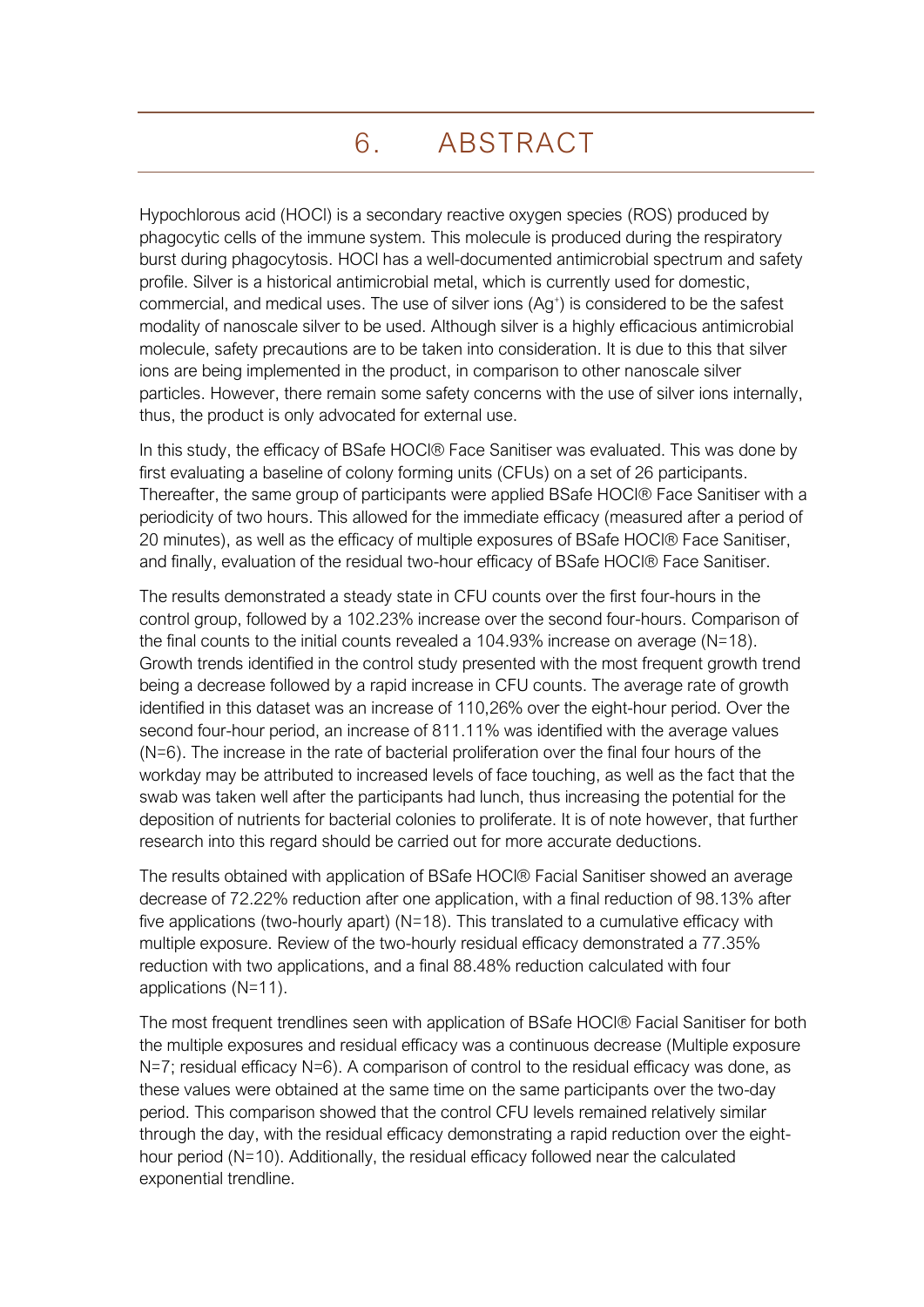From the results obtained, P-values calculated were 0.000058 for multiple exposure testing, and 0.023185 for residual efficacy. With these values in mind, it can be concluded that the results obtained are statistically significant (as P <0.05). Furthermore, the calculated F-ratios were 9.18838 and 4.57066, respectively. As these ratios are >1.0, it can be said that the reductions in CFU levels for the multiple exposure testing and residual efficacy are not coincidental, thus, are due to the use of BSafe HOCl® Facial Sanitiser.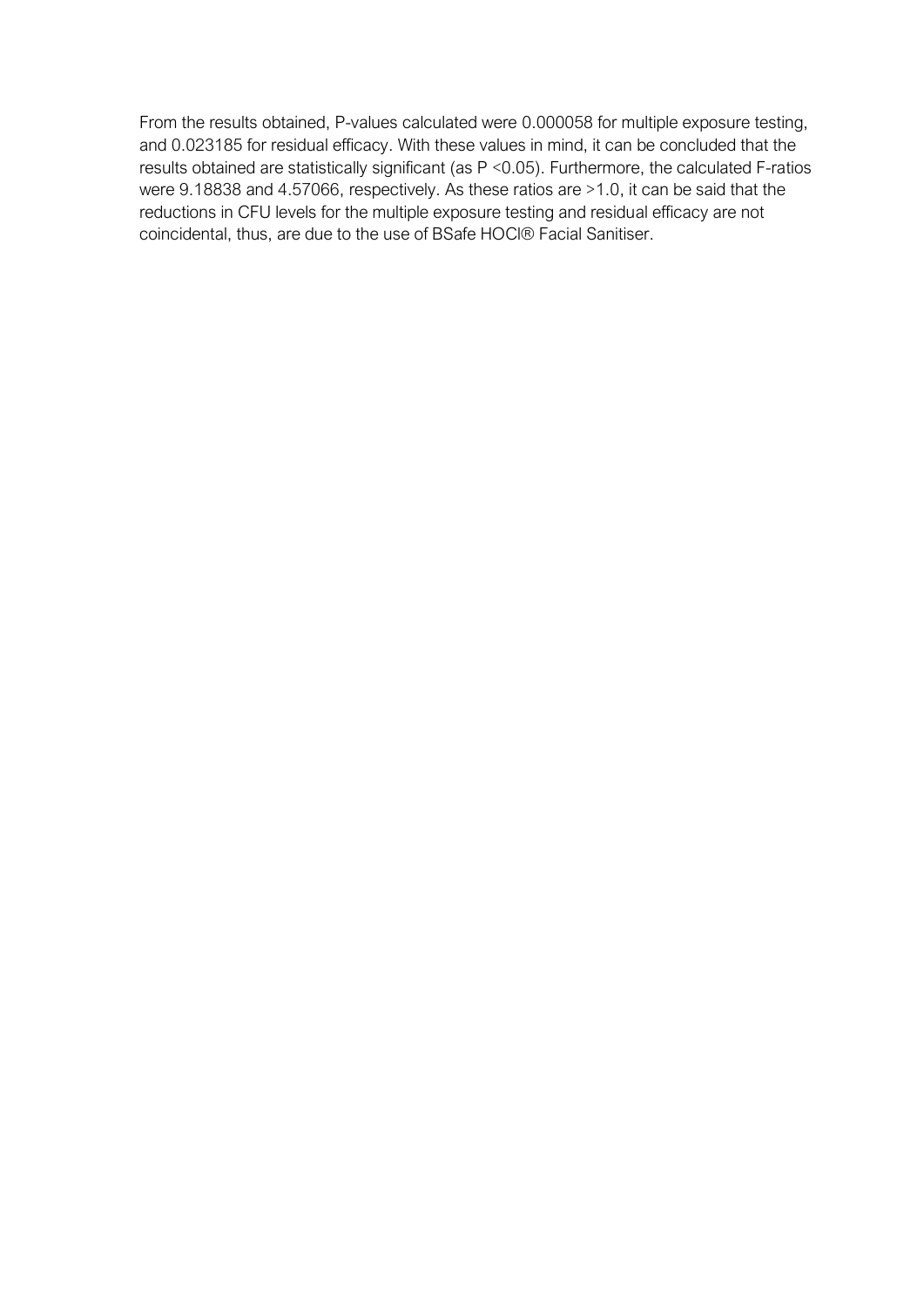# <span id="page-9-0"></span>7. BACKGROUND AND RATIONALE

## <span id="page-9-1"></span>7.1. Product(s)

#### <span id="page-9-2"></span>7.1.1. Active Ingredient(s)

- Hypochlorous Acid (HOCl)
	- o FDA CAS Number: 7790-92-3
	- o ECHA EC/List No. 232-232-5
- Nano Silver in a complex form
	- o FDA Cas Number: 14701-21-4

#### <span id="page-9-3"></span>7.1.2. Mechanism of Action

#### *7.1.2.1. Hypochlorous Acid*

Hypochlorous acid (HOCl) is a secondary reactive oxygen species (ROS) produced by the immune system, through the respiratory burst occurring during phagocytosis. Cells producing HOCl within the immune system are:

- **Neutrophils**
- Mast cells
- **Macrophages**

Macrophages have various names depending on the tissue in which they are found. As such, the following cells can be said to produce HOCl:

- Lung: Alveolar macrophages
- Bone: Osteoclasts
- Brain: Microglia
- Connective tissue: Histiocytes
- Liver: Kupffer cells
- Skin: Langerhans cells

The pathway of production is as follows:

During phagocytosis, NADPH is reduced to NADP+. This results in the formation of hydroxide (OH<sup>-</sup>) or hydrogen peroxide ( $H_2O_2$ ) depending on the enzyme involved.  $H_2O_2$  is catalysed by myeloperoxidase to produce HOCl. An alternate pathway exists, whereby  $H_2O$ is oxidised to form  $H_2O_2$  by being catalysed alongside GSSG, producing 2GSH.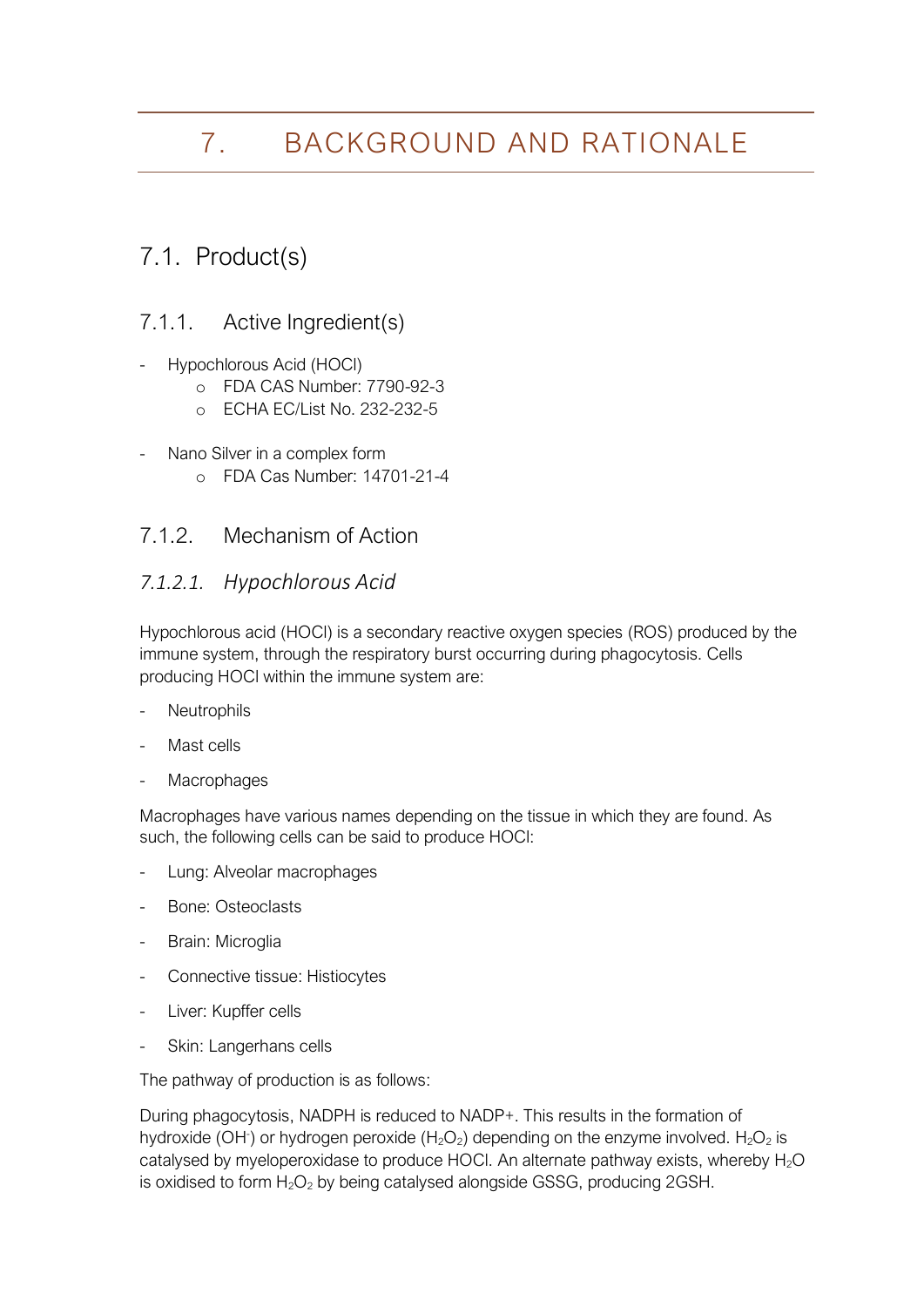Production of HOCl is dependent on mitochondria within the cell – it is seen that cells with increased mitochondrial activity produce more HOCl. Additionally, it has been shown that HOCl is produced through a chloride shift by non-myeloid cells of the oral and nasal mucosa, upon contact with normal saline.

HOCl is a secondary reactive oxygen species. Thus, the mechanism of action is the same as that of other ROS. The mechanism of cellular damage is as follows:

- a. Hydroxyl radicals react with heterocyclic DNA bases and result in a cascade of reactions, leading to destruction of DNA. The reaction of hydroxyl radicals with DNA bases result in abnormal mutations and cross-linkages.
- b. Hydroxyl radicals or superoxide anions exposed to membrane lipids resulting in peroxidation of the polyunsaturated fatty acids. This causes a chain reaction of peroxidation of membrane lipids, ultimately leading to loss of membrane fluidity.
- c. Inhibition of glyceraldehyde-3-phospate dehydrogenase (G3PD), an enzyme required for cellular glycolysis, causes cellular dysfunction. The presence of free radicals results in a change in intracellular redox potential. This further inhibits glycolysis. The end result is depletion of adenosine triphosphate (ATP) and complete disruption of essential cellular functions.

The end result from all the mechanisms mentioned above is activation of enzymes, such as phospholipases, endonucleases, and calcium-dependent proteases. This causes cell lysis.

The mechanisms of action affect all organisms – i.e., bacteria, fungi, virions, and mammalian cells.

#### *7.1.2.2. Nano Silver*

Nano-silver has biological properties which are significant for consumer products, food technology (e.g., food processing equipment, packaging materials, food storage), textiles/fabrics (e.g., antimicrobial clothing), and medical applications (e.g., wound care products, implantable medical devices). In addition, nano-silver has unique optical and physical properties that are not present in bulk silver, and which are claimed to have great potential for medical applications (e.g., diagnostics, drug delivery, and imaging).

#### Antibacterial properties

Nano-silver is an effective killing agent against a broad spectrum of Gram-negative and Gram-positive bacteria, including antibiotic-resistant strains. Gram-negative bacteria include genera such as Acinetobacter, Escherichia, Pseudomonas, Salmonella, and Vibrio. Acinetobacter species are associated with nosocomial infections, i.e., infections which are the result of treatment in a hospital or a healthcare service unit, but secondary to the patient's original condition. Gram-positive bacteria include many well- known genera such as Bacillus, Clostridium, Enterococcus, Listeria, Staphylococcus, and Streptococcus. Antibiotic-resistant bacteria include strains such as methicillin-resistant and vancomycinresistant Staphylococcus aureus, and Enterococcus faecium.

Recently, it has been shown that silver nanoparticles enhance the antibacterial activity of various antibiotics. The antibacterial activities of penicillin G, amoxicillin, erythromycin, clindamycin, and vancomycin against Staphylococcus aureus and Escherichia coli were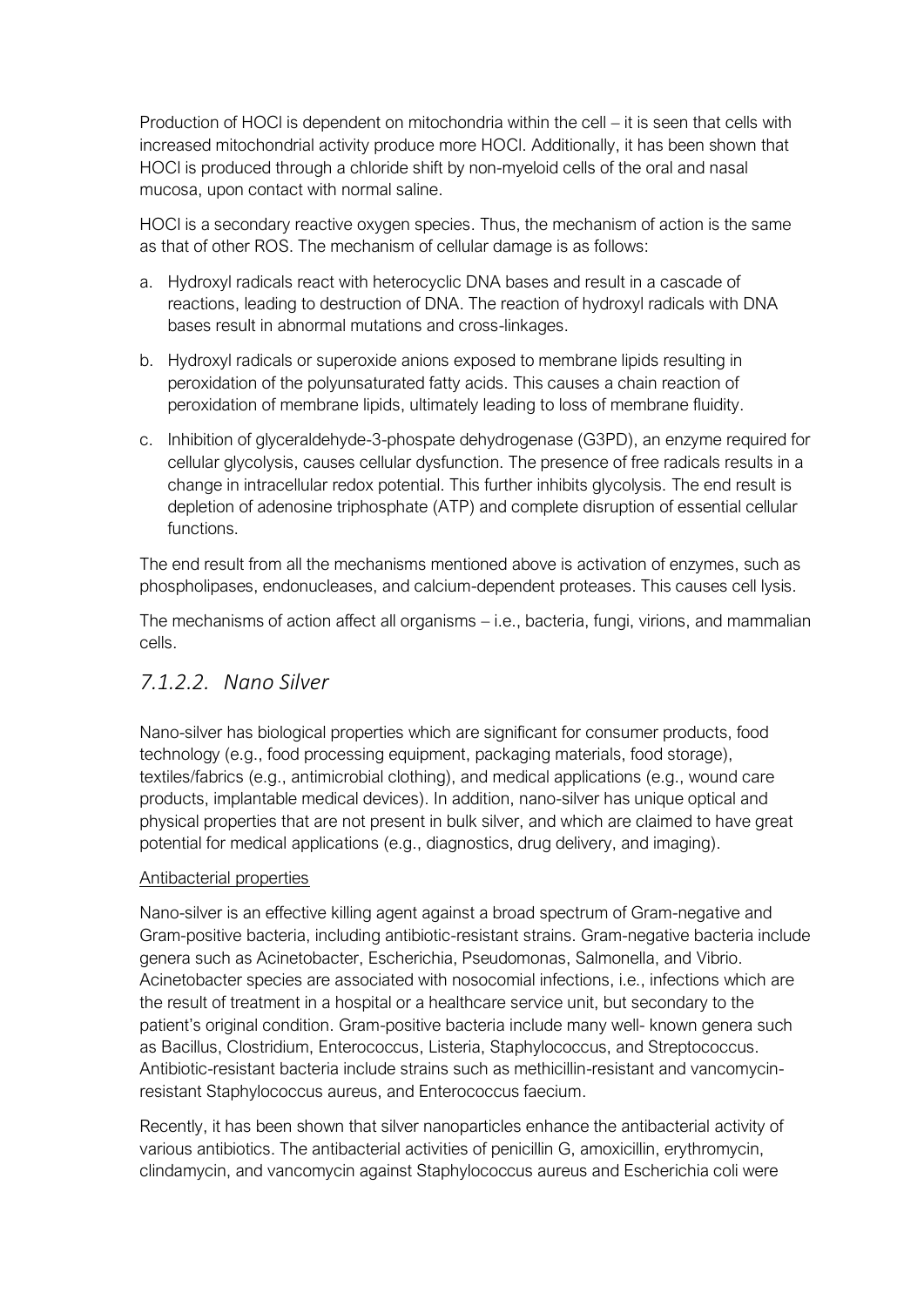increased in the presence of silver nanoparticles. Size-dependent antimicrobial activity of silver nanoparticles has been reported with Gram-negative bacteria and Gram-positive bacteria. Small nanoparticles with a large surface area to volume ratio provide a more efficient means for antibacterial activity even at very low concentration. Nano-silver is an effective killing agent against the majority of bacterial microorganisms.

#### Antifungal properties

Nano-silver is an effective and a fast-acting fungicide against a broad spectrum of common fungi including genera such as Aspergillus, Candida, and Saccharomyces. Moreover, silver nanoparticles are effective against yeast isolated from bovine mastitis.

#### Antiviral properties

Size-dependent antiviral activity of silver nanoparticles has been shown with HIV-1 virus. Interaction of silver nanoparticles with HIV-1 was exclusively within the range of 110 nm.

In 2011, Galdiero et al published a study that advocates silver nanoparticles as potential antiviral agents, indicating the inhibition or inactivation of for example HIV-1, HSV- 1, RSV, Influenza virus, HBV, and other virus types. A recent study (2020) by Nikaeen et. al., demonstrates nano silver formulations to be effective against coronaviruses, as did an earlier study from Lv et. al., (2014).

## <span id="page-11-0"></span>7.1.3. Safety of HOCl

HOCl has been used widely in wound care and healing and has been shown to be of great value. Furthermore, use of HOCl as a sanitising product has also proven to be safe to skin contact.

J. Q. Del Rosso and N Bhatia state that both in-vitro and in-vivo studies have supported antimicrobial, anti-inflammatory and other biological properties of HOCl, thus leading to the use of HOCl for treatment of skin wounds, diabetic ulcers, pruritis, and some inflammatory skin conditions. (Del Rosso & Bhatia, 2018). Furthermore, they state that HOCl appears to be safe and well tolerated for this use, without any major adverse effects noted.

As can be assessed from the above mechanisms, the potential to damage mammalian cells appears to be present. However, intracellular protective mechanisms are in place in order to prevent cellular damage, as mentioned above. Additionally, from a production standpoint, the balance of product pH and control of concentration (ppm) would be required to ensure a safe to use product.

The physiological protective mechanism is based on the antioxidant defence mechanism. As HOCl is a ROS (oxidant), the antioxidant defence mechanism of human cells protects against the oxidative stress caused by HOCl. This specific quality is what renders HOCl safe for use in humans while making it toxic to microbes.

SkinSafe, developed by Mayo Clinic, designates HOCl as hypoallergenic, irritant free, eyelid and lip safe, safe for teens and safe for babies.<sup>1</sup>

<sup>1</sup> (SkinSafe, n.d.)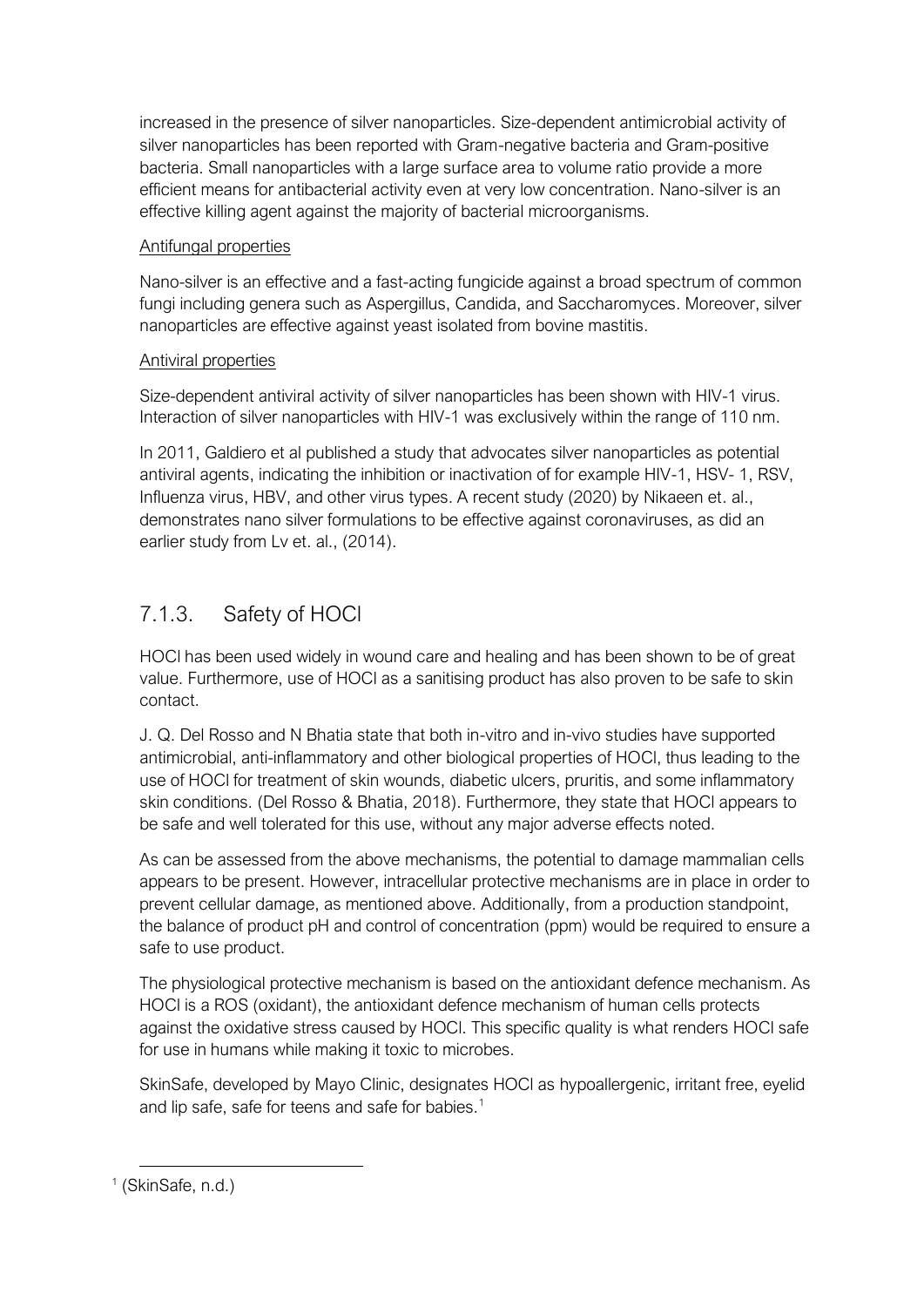Antioxidants are molecules which slow down or prevent oxidation of other molecules. The mechanism is through which antioxidants work is as follows:

- 1. Removal of radical intermediate species
- 2. Blocking secondary production of toxic metabolites and inflammatory mediators
- 3. Converting free radicals into less toxic compounds
- 4. Blocking chain propagation of secondary radicals
- 5. Repairing molecular injury
- 6. Enhancing the endogenous antioxidant system (function of exogenous antioxidants)
- 7. Inhibiting other oxidation reactions by being oxidised themselves

As such, there are two classes of antioxidants – enzymatic and non-enzymatic antioxidants.

Enzymatic antioxidants include:

- 1. Superoxide dismutases
- 2. Catalases
- 3. Glutathione system
- 4. Thioredoxin system

Non-enzymatic antioxidants include:

- 1. Ascorbic acid (vitamin C)
- 2. Glutathione and thiocyanate
- 3. Tocopherols and tocotrienols (Vitamin E)
- 4. Beta-carotene (Carotenoids provitamin A)

This Antioxidant Defence System is what protects the body from oxidative damage. The presence of this system alone makes HOCl safe for use in humans and other species that make use of this kind of system.

### <span id="page-12-0"></span>7.1.4. Safety of Ag<sup>+</sup>

Widespread use of silver nanoparticles for domestic, commercial, and medical use has led to concerns about the safety and potential toxic effects. Toxic effects of AgNPs can be attributed either to direct effects from the AgNPs and by oxidation of AgNPs to Ag<sup>+</sup> ions.

AgNPs interact with membrane proteins and activate signalling pathways, which result in inhibition of cell proliferation. Nanosilver particles also enter the cell through diffusion or endocytosis, which results in mitochondrial dysfunction, generation of ROS, and damage to proteins and nucleic acids.

Ag<sup>+</sup> causes cellular damage largely due to the induction of ROS intracellularly. As the levels of ROS increase, the capacity of the antioxidant defence system is overwhelmed and thus, oxidative stress occurs<sup>2</sup>

Uptake of AgNPs through the skin keratinocytes was studied by W. Lu et. al., and identified that a rise in absorption of AgNPs rapidly increases over the first 5–10-hour period, whereafter, the intracellular particle count reaches a steady state. Particles absorbed reached a count of near 8000 x 10<sup>4</sup> particles. The particulate forms of the AgNPs tested

<sup>2</sup> (McShan, Ray, & Yu, 2014)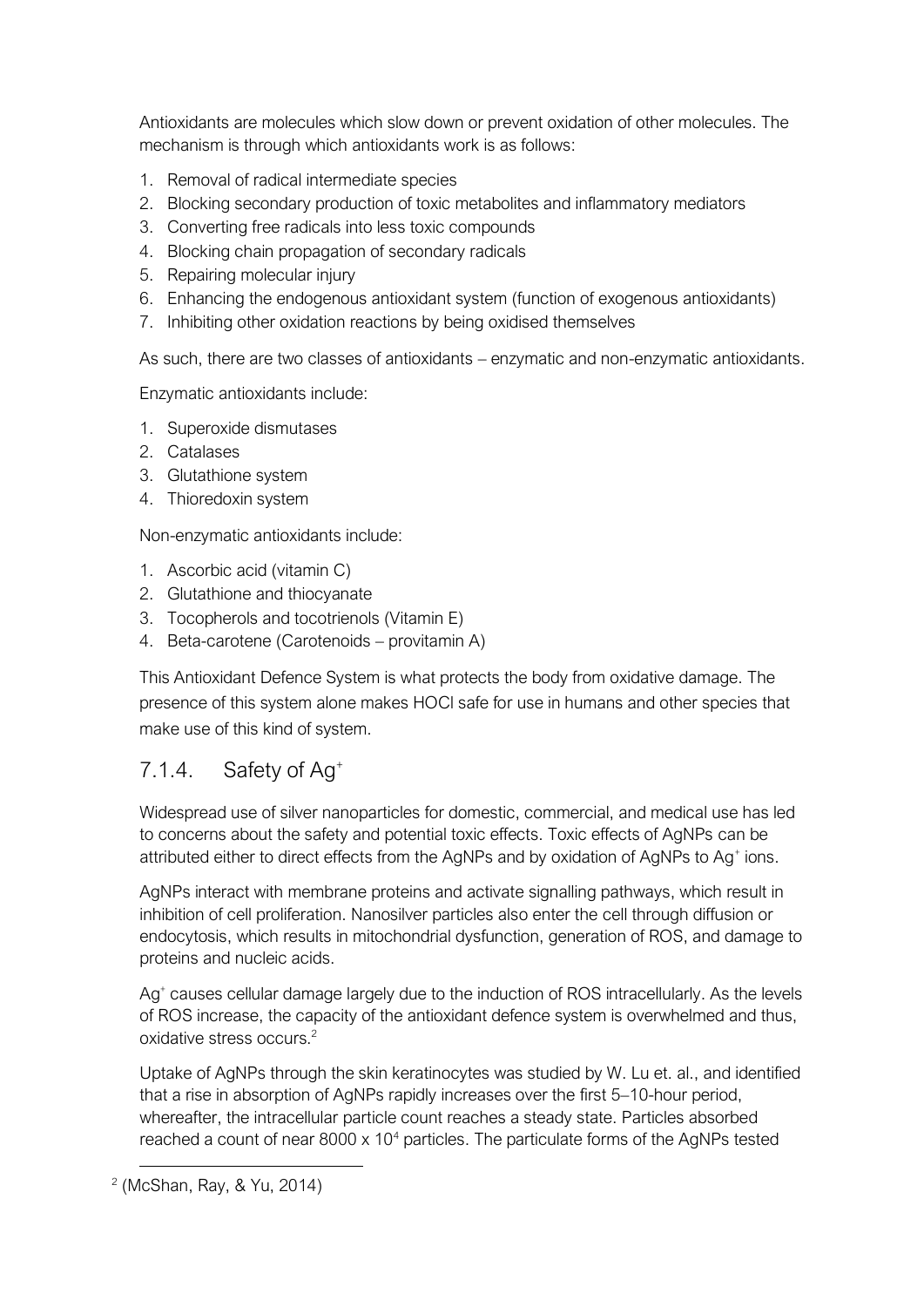were silver nitrate (AgNO<sub>3</sub> salt), colloidal silver, dried silver nanoparticles, and nanoparticle prisms.<sup>3</sup>

Hadrup et. al., mention that silver can deposit as particles in the body, causing a blue-grey discolouration of the skin known as argyria. Localised argyria has been reported with exposure to silver ions, metallic silver and nanocrystalline silver. Generalised argyria was observed with ionic and nanocrystalline silver in humans with cumulative doses between 70- 1500mg/kg body weight.<sup>4</sup>

A normal human body contains approximately 1mg of silver. The smallest amounts of silver which have been reported to cause generalised argyria has been 4-5g to 20-40g. As per Padlewska et. al., silver at 50-500mg/kg is a lethal toxic dose.<sup>5</sup>

As silver (and nanosilver specifically) comes in multiple forms, silver salts demonstrate the strongest link to argyria.

4 (Hadrup, Sharma, & Loeschner, 2018)

<sup>3</sup> (Lu, et al., 2010)

<sup>5</sup> (Padlewska & Schwartz, 2017)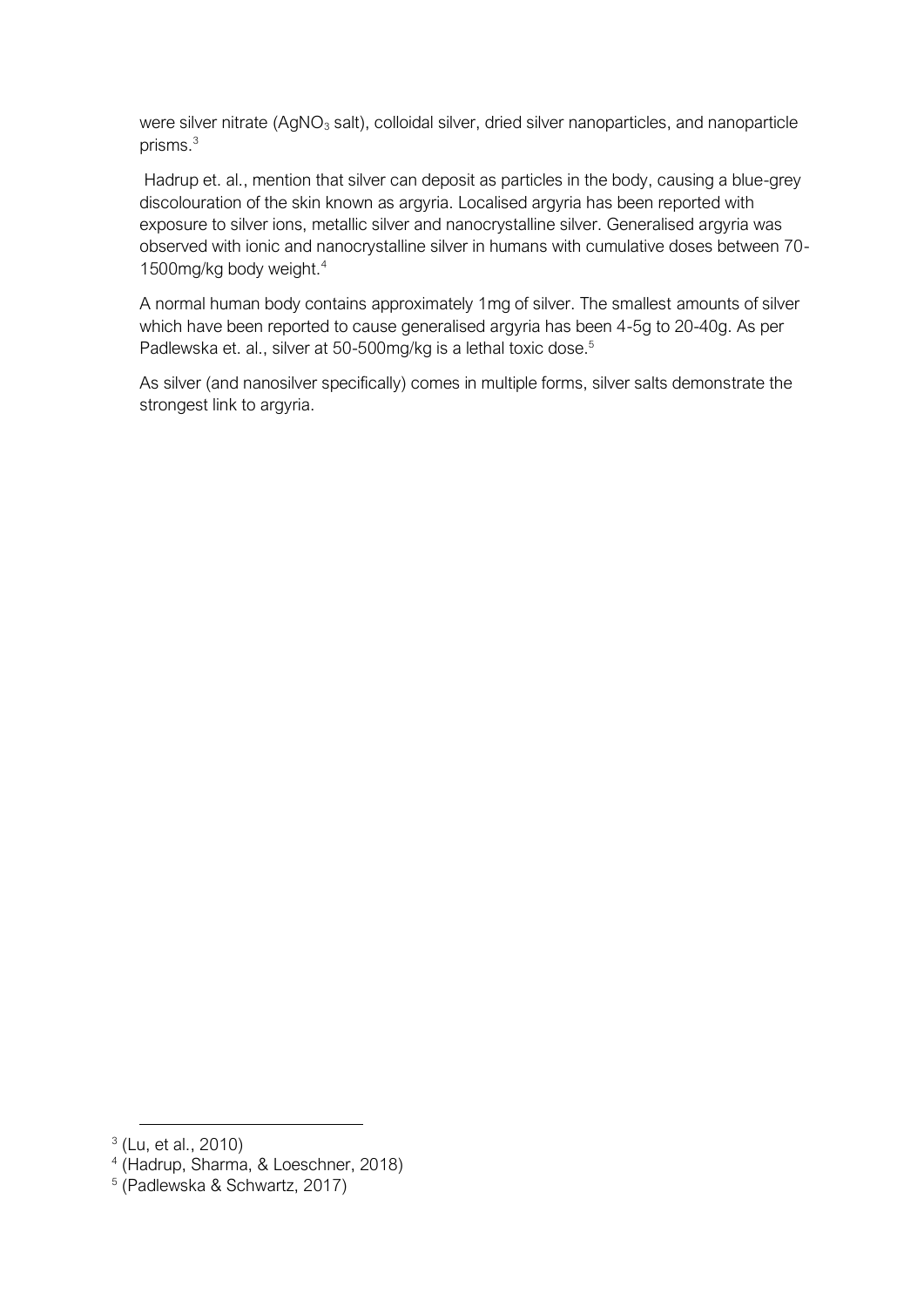# <span id="page-14-1"></span><span id="page-14-0"></span>8.1. Primary Objectives

| Objective                                                                                               | <b>Endpoints</b>                                                                              |
|---------------------------------------------------------------------------------------------------------|-----------------------------------------------------------------------------------------------|
| Identify the antibacterial efficacy of<br><b>BSafe HOCI® Face Sanitiser</b>                             | Reduction in levels of colony forming<br>units (CFUs) of bacteria on one site on<br>the face. |
| Identify the benefits of multiple<br>exposures of BSafe HOCI® Face<br>Sanitiser                         | Stepladder reduction in CFU levels on<br>one site on the face                                 |
| Identify two-hourly residual exposure<br>antibacterial efficacy of BSafe HOCI®<br><b>Face Sanitiser</b> | Reduction in CFU levels following two-<br>hourly exposure                                     |

# <span id="page-14-2"></span>8.2. Secondary Objectives

| Objective                               | Endpoint                             |
|-----------------------------------------|--------------------------------------|
| Identify normal bacterial growth levels | Increase or changes in CFU counts on |
| on the face                             | the face throughout the day          |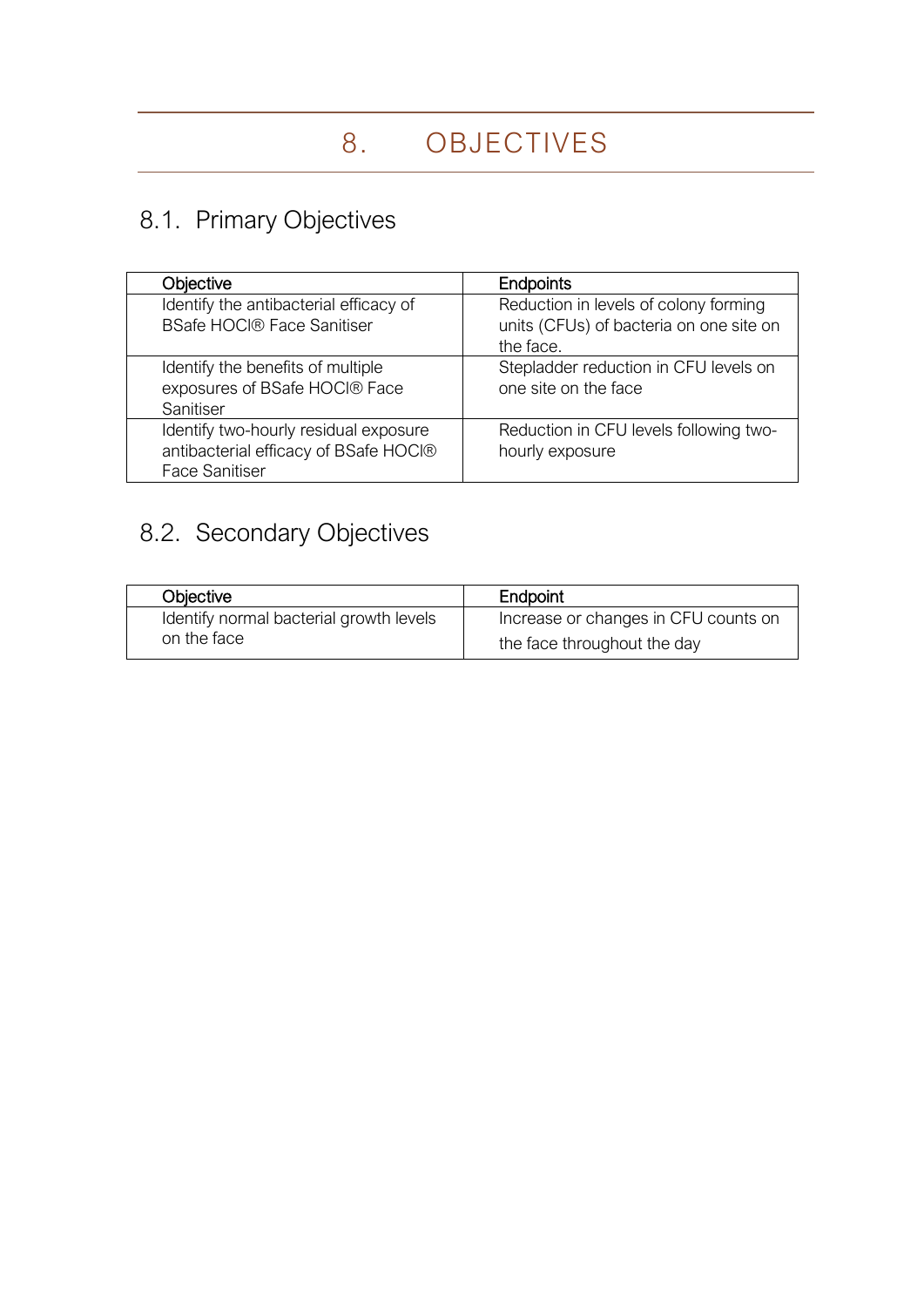## <span id="page-15-1"></span><span id="page-15-0"></span>9.1. Study Design

An evaluation of the efficacy of the investigational product on bacteria will be done, in a realworld environmental simulation. Healthy volunteers will be taken on as participants on this study. The respective investigational product (IP) will be provided.

The study will be using the same participant group in two parts:

- 1. Day 1 control
	- a. No IP will be provided, and bacterial levels will be identified throughout the day, whereby growth rates will be identified.
	- b. Three swabs will be taken, four-hourly apart. The swabs will be labelled  $S_{01}$ ,  $S_{02}$ , and  $S_{03}$ .
- 2. Day 2 Investigational Product
	- a. IP Will be provided, whereby the following will be carried out:

As this investigation is following a simulation of real-world testing, participants will be applying the IP individually. A self-demonstration of application will be done by the investigators, in order to show participants how adequate/correct application of the IP should be carried out.

Adequate/correct application is defined as:

- Application of the IP from a distance of 20cm from the face
- 8 sprays, moving from the lateral left to right side of the face
- Full coverage of the face, without dripping of IP from the face

Variation of application can be expected, although the study aims to simulate real world usage.

Before the first exposure event  $(E_1)$ , swabs will be taken in order to identify a baseline CFU value $(t_0)$ .

Sites from which the swabs will be taken are as follows:

I. Lateral to the nasal alar crease

Swabs will be taken in the following manner, in order to maintain accuracy:

- I. 3 swipes in a caudo-rostral direction, and 3 swipes in a mediolateral direction
- II. b. Each swipe will be 10 mm in length
- III. Distance between each swipe will be 3 mm apart

Baseline swab readings will be referred to as  $SB<sub>01</sub>$ .

Following the swab, the respective IP will be applied  $(E_1)$ .

Thereafter, the participants are to rest for 20 minutes, during which faces are not to be contaminated, and the IP will be given time to dry. After 20 minutes, the swabs will be repeated in the same manner as above  $(T_{0+20})$ . This swab result will be referred to as  $SE_{01}$ .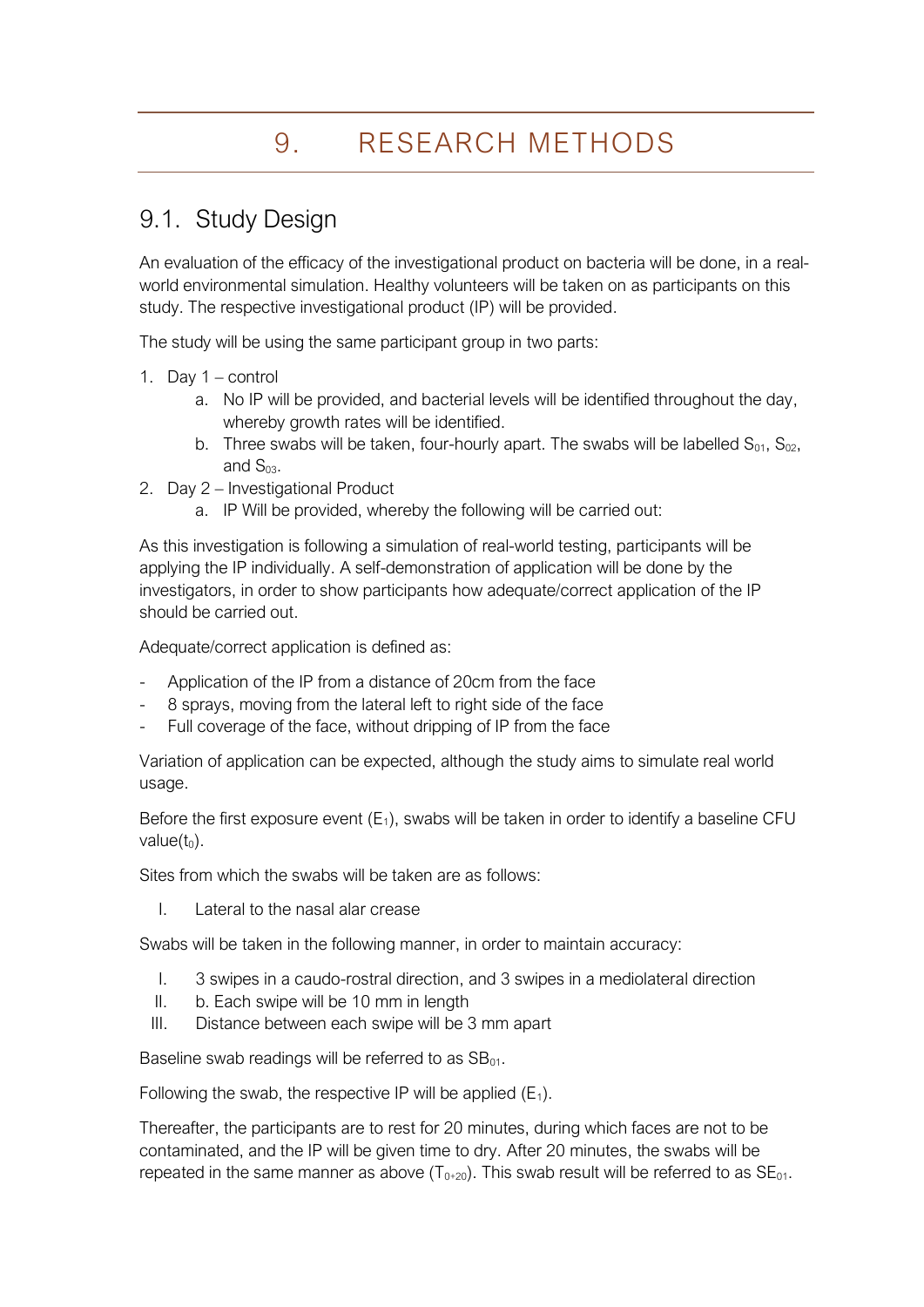A period of two hours from  $SB<sub>01</sub>$  will pass, during which time participants are to continue with their daily activities. A second exposure  $(E_2)$  of the respective IP will be applied thereafter, in the same manner as above, and the participants will continue with their daily activities.

After a period of two hours from the second exposure, another swab will be recorded. This will be deemed  $SB_{02}$ . Thereafter, a third exposure ( $E_3$ ) of the respective IP will be applied thereafter, in the same manner as above. After 20 minutes have passed following the third exposure event, swabs will be repeated  $(T_{0+4h20})$ . This will be referred to as  $SE_{02}$ .

Following  $SB_{02}$ , another period of two hours will pass during which time participants are to continue with daily activities, after which the participants will apply the IP once again. This will be the fourth exposure  $(E_4)$ . Thereafter, another two-hour period will pass, whereby the next swab will be recorded. This will be termed as  $SB<sub>03</sub>$ .

A fifth exposure event will occur  $(E_5)$ , as above. Following 20 minutes, swabs will be repeated ( $T_{0+8h20}$ ). This will be referred to as  $SE_{03}$ .

Swabs taken will be streak-cultured on agar plates, whereby they will be incubated for 48 hours at 33°C. Thereafter, the CFU counts will be manually counted using a Quebec Colony Counter.

## <span id="page-16-0"></span>9.2. Participant Population Characteristics

Healthy volunteers will be invited to participate in this study. The informed consent form will be reviewed with the potential participant in order to include them within the study. Written obtained informed consent is required in order for the participant to be included in the study. Any questions regarding the study and informed consent from the participant are to be addressed and recorded by the investigators.

#### Inclusion Criteria

- Age 18 years or older
- Male or female participants
- Healthy participants
- Willing and able to participate in the study

#### Exclusion Criteria

- Diagnosed upper respiratory tract infection by qualified physician (with letter of diagnosis)
- Any serious medical conditions affecting the upper respiratory tract or oral cavity, diagnosed by a qualified physician (with letter of diagnosis)
- Participants, who may be at risk of developing any medical complications, in the opinion of the investigators and supervisor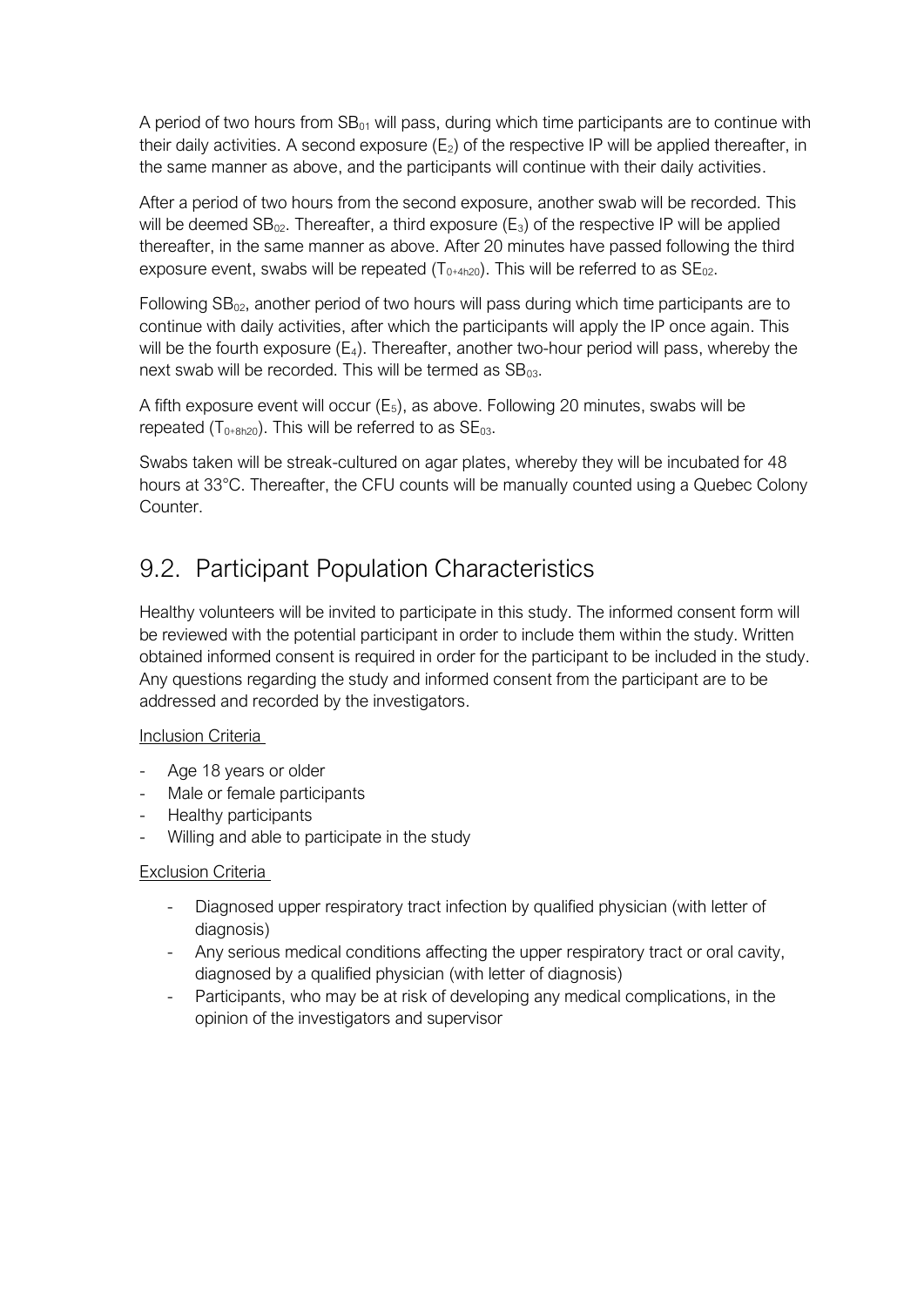## <span id="page-17-0"></span>9.3. Variables

### <span id="page-17-1"></span>9.3.1. Exposure

Product exposure defined as product contact as per the respective products the participant will be given. As such, this will be defined as the exposure event. Exposure events will be carried out by the investigators. Each exposure event will consist of the following volumes and sprays:

| Product                                                | Volume           | Sprays |
|--------------------------------------------------------|------------------|--------|
| <b>BSafe Electrosaline®</b><br><b>Facial Sanitiser</b> | $2.7 \text{ ml}$ | sprays |

## <span id="page-17-2"></span>9.3.2. Safety

Product safety is well documented. The external use of HOCl has been authorised by international regulatory bodies including the FDA. No systemic absorption of the product occurs, due to product volatility. There are no documented reports of adverse events occurring with the use of HOCl. Safety aspects for respective constituents of BSafe Electrosaline® Facial Sanitiser are documented above.

## <span id="page-17-3"></span>9.4. Data Sources

Data will be collected from participants by investigators. This will be done by swabbing participants on respective contact sites for measurement of CFU counts. The swabs used will be manually counted using a Quebec Colony Counter. The swabs will be cultured on tryptone soy agar (TSA). Total colony counts of all bacterial species present will be counted. The data collected will be recorded on data management sheets on excel for analysis.

### <span id="page-17-4"></span>9.4.1. Study Size

A study sample size of 26 participants will be recruited.

### <span id="page-17-5"></span>9.4.2. Data Management

Data collected will be tabulated in excel for management and analysis.

#### <span id="page-17-6"></span>9.4.3. Data Collection

#### *9.4.3.1. Control Arm*

Investigators will be collecting data three times during the day, four hourly apart. Thus, data will be collected at  $T_0$ ,  $T_{0+4h}$ ,  $T_{0+8h}$ , and respectively labelled as  $S_{01}$ ,  $S_{02}$ ,  $S_{03}$ .

### *9.4.3.2. Investigational Product*

Investigators will be collecting the data before exposure  $(T_0)$ , labelled as  $SB<sub>01</sub>$ , at 20 minutes after the first exposure event ( $T_{0+20}$ ; SE<sub>01</sub>), before the third exposure ( $T_{0+4h}$ ), labelled as SB<sub>02</sub>, 20 minutes after the third exposure event ( $T_{0+4h20}$ ), labelled as  $SE_{02}$ , before the fifth exposure  $(T<sub>0+8h</sub>)$ , labelled as SB<sub>03</sub>, and finally 20 minutes after the fifth exposure event (T<sub>0+8h20</sub>), labelled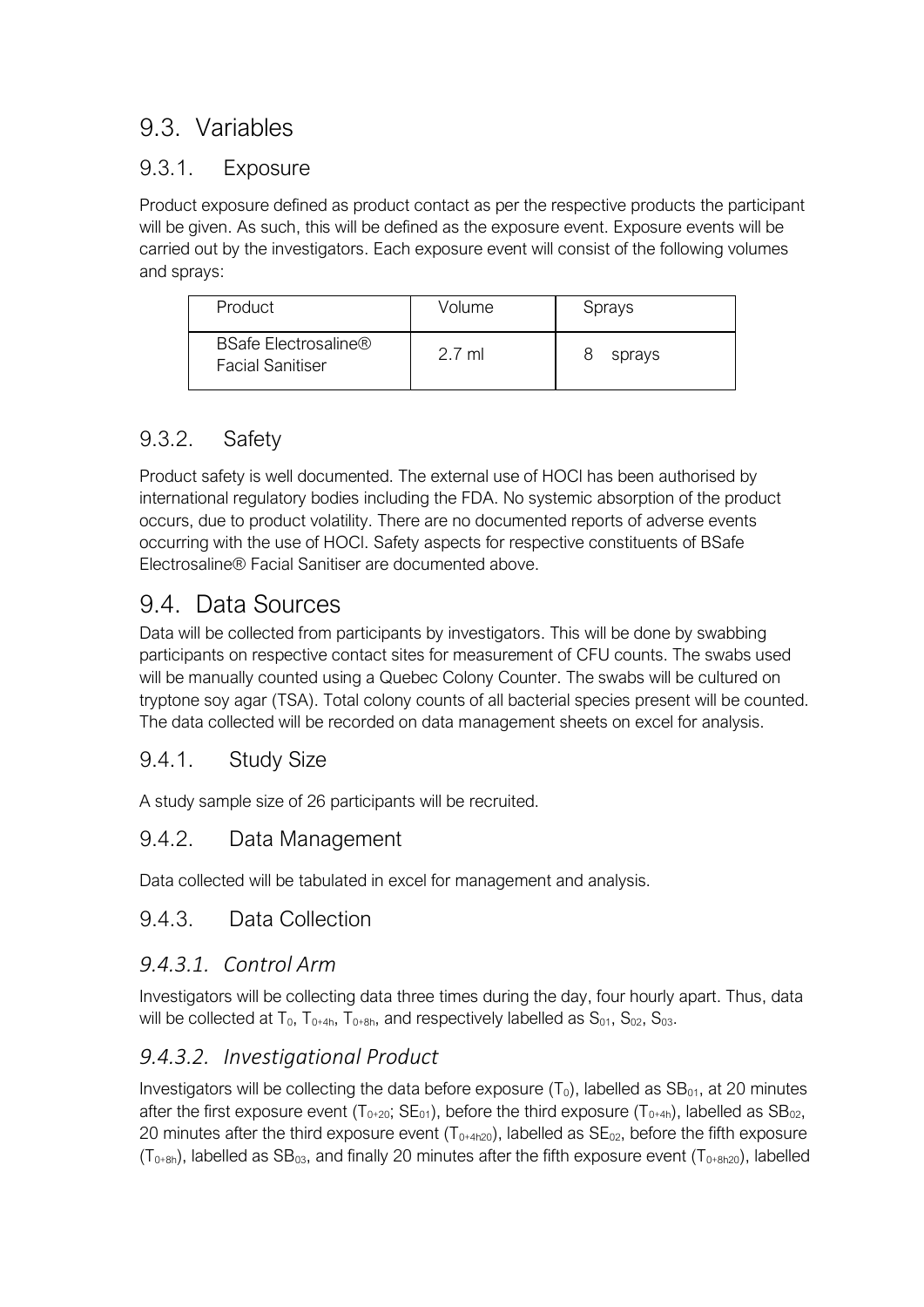as  $SE<sub>03</sub>$ . The investigators are required to sign off the data collection sheet in order to verify that the data collected is complete and accurate.

# <span id="page-18-0"></span>9.5. Data Analysis

Data collected on the data collection sheet will be tabulated on excel.

## <span id="page-18-1"></span>9.5.1. Control Arm

Data will be analysed to identify CFU levels throughout the day for participants, which can be interpreted as the levels of bacterial growth or changes throughout the day. This is by comparison of  $S_{01}$ ,  $S_{02}$ , and  $S_{03}$ . The changes between these values can be compared to identify trends.

## <span id="page-18-2"></span>9.5.2. Investigational Product

Data will be analysed to compare CFU levels before any IP has been applied, and changes in CFU counts thereafter. Comparison of the initial counts  $(SB<sub>01</sub>)$  with the counts recorded after the first exposure event  $(SE<sub>01</sub>)$  can define IP efficacy.

Multiple exposures are done throughout this arm during the course of the day. Comparison of  $SB_{02}$  and  $SB_{03}$  with  $SB_{01}$  will demonstrate latent efficacy of IP after a period of 2 hours. Comparison of  $SE_{02}$  and  $SE_{03}$  with other datapoints demonstrates IP efficacy following multiple exposures. Trends from all datasets can be identified and compared to the control arm. Comparison with the control arm allows for a direct demonstration of efficacy of multiple exposures throughout the day and compounded efficacy from multiple exposures. This may also demonstrate justification of use of IP and frequency of use.

## <span id="page-18-3"></span>9.6. Visualisation of Methodology

#### <span id="page-18-4"></span>9.6.1. Control Arm



Figure 1: Control Arm Visualisation

## <span id="page-18-6"></span><span id="page-18-5"></span>9.6.2. Investigational Product



Figure 2: Investigational Product Visualisation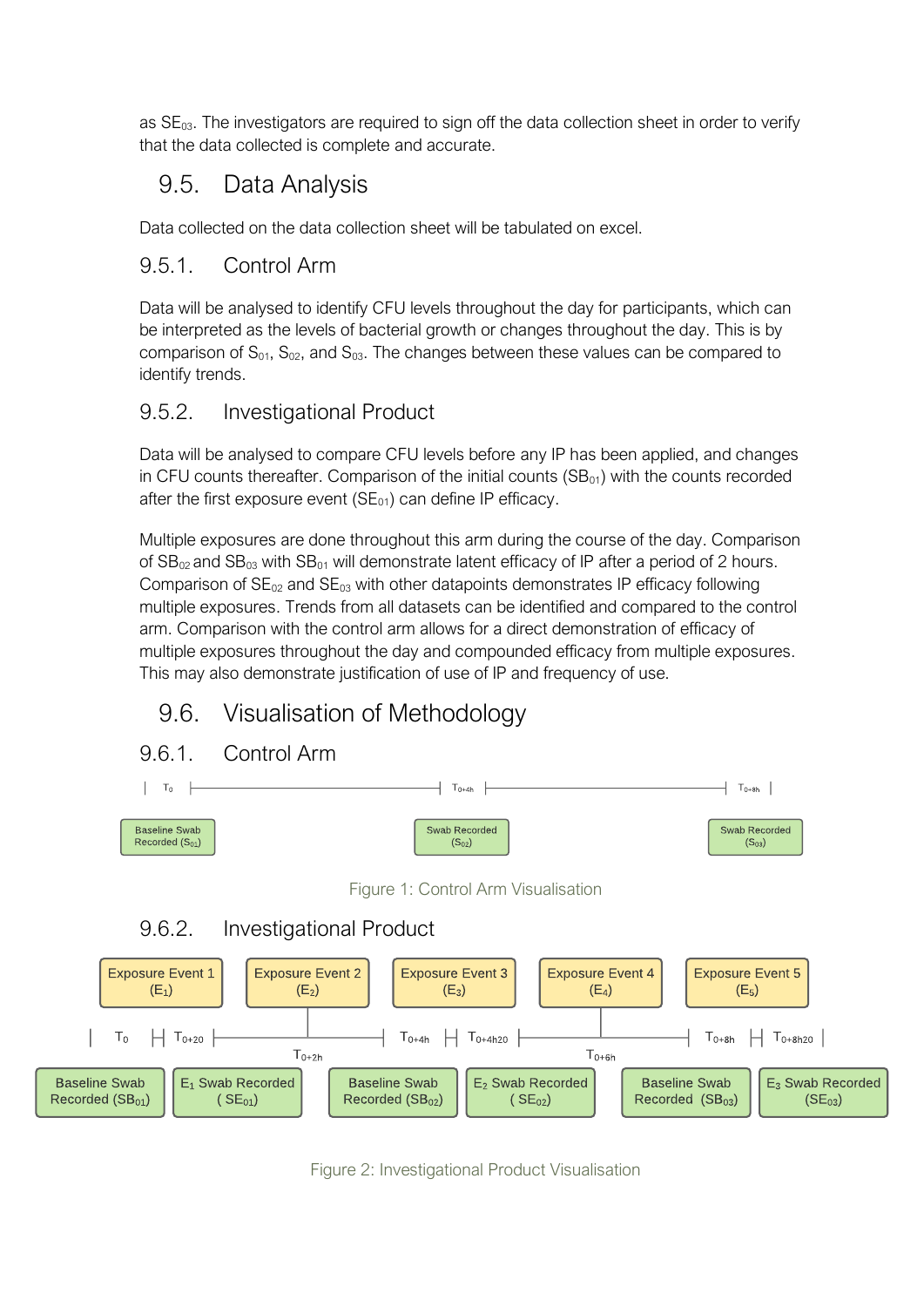<span id="page-19-0"></span>The results obtained were as follows:

## <span id="page-19-1"></span>10.1. Control

Raw data obtained is as follows:

|                 | <b>CFU Counts</b> |                |                           |
|-----------------|-------------------|----------------|---------------------------|
| Participant No. | S01               | <b>S02</b>     | <b>S03</b>                |
| 1               | 1041              | 1640           | 1141                      |
| $\overline{2}$  | 34                | $\overline{7}$ | 452                       |
| $\overline{3}$  | 20                | 5              | 50                        |
| 4               | 70                | 68             | 18                        |
| 5               | 47                | 21             | 71                        |
| 6               | 630               | 120            | 411                       |
| $\overline{7}$  | 643               | 264            | 338                       |
| 8               | 93                | 82             | 49                        |
| 9               | 127               | 45             | 219                       |
| 10              | 19                | 32             | 181                       |
| 11              | 49                | 920            | 113                       |
| 12              | 54                | 61             | $\overline{7}$            |
| 13              | 35                | 127            | 216                       |
| 14              | 712               | 1194           | 537                       |
| 15              | 25                | 57             | 68                        |
| 16              | 147               | 10             | 25                        |
| 17              | 352               | 540            | 534                       |
| 18              | 160               | 120            | 17                        |
| 19              | 15                | $\overline{2}$ | $\ensuremath{\mathsf{3}}$ |
| 20              | 11                | 22             | $\overline{2}$            |
| 21              | 83                | 170            | 984                       |
| 22              | 124               | 48             | 3                         |
| 23              | 182               | 170            | <b>NA</b>                 |
| 24              | 3                 | 21             | 9                         |
| 25              | 256               | 232            | 1239                      |
| 26              | 77                | 230            | 945                       |

Table 1: Control Raw Data (N=26)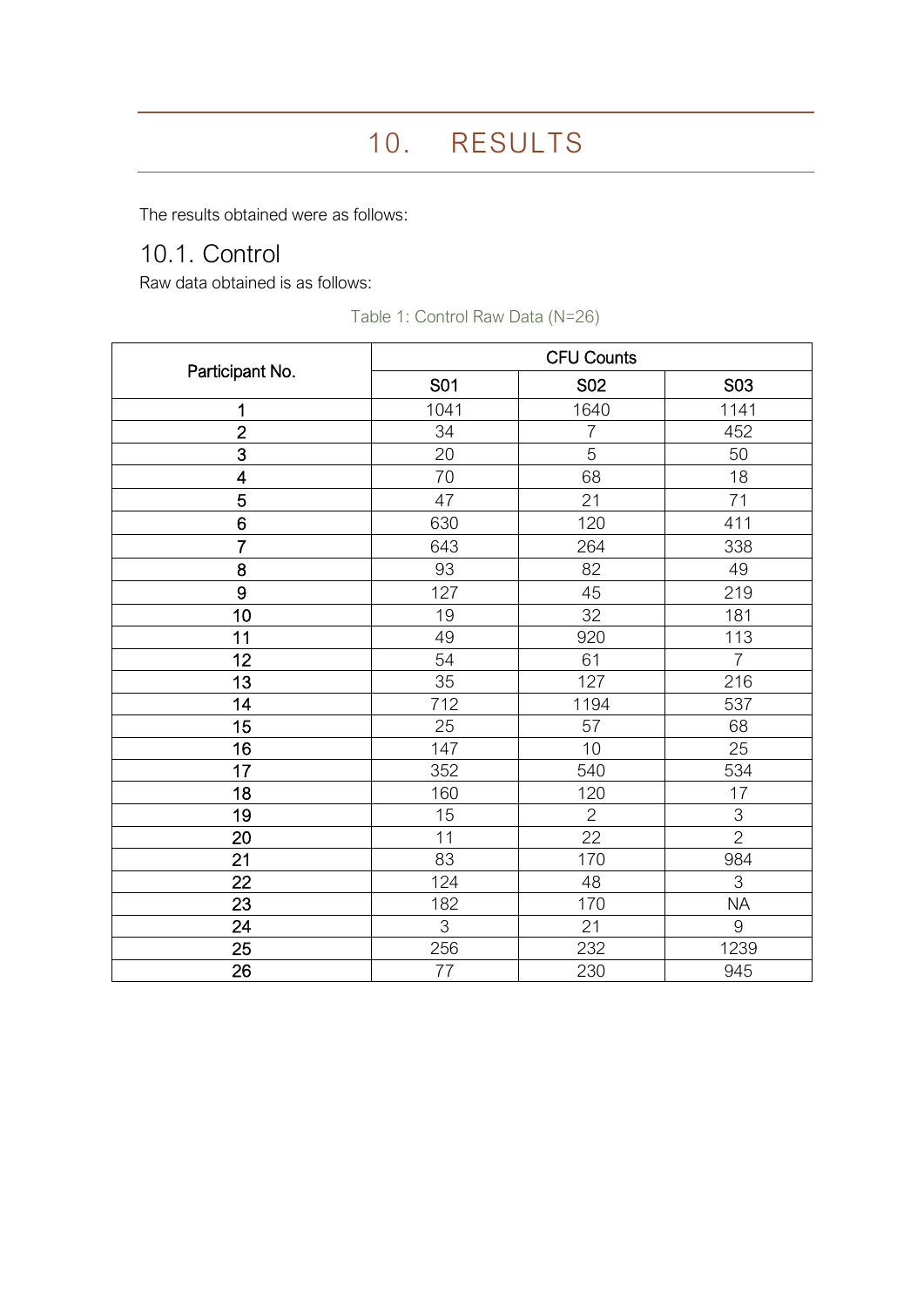

Figure 3: Box and Whisker Chart - Control CFU Counts (N=26)

<span id="page-20-0"></span>Outliers:

CFU counts which were either 1.5 times the length of the box away from either the lower or upper quartiles are as follows:

S01: 630, 643, 712, 1041 S02: 920, 1194, 1640 S03: 1239

Thus, data can be cleaned to remove outliers and incomplete data. The data is as follows: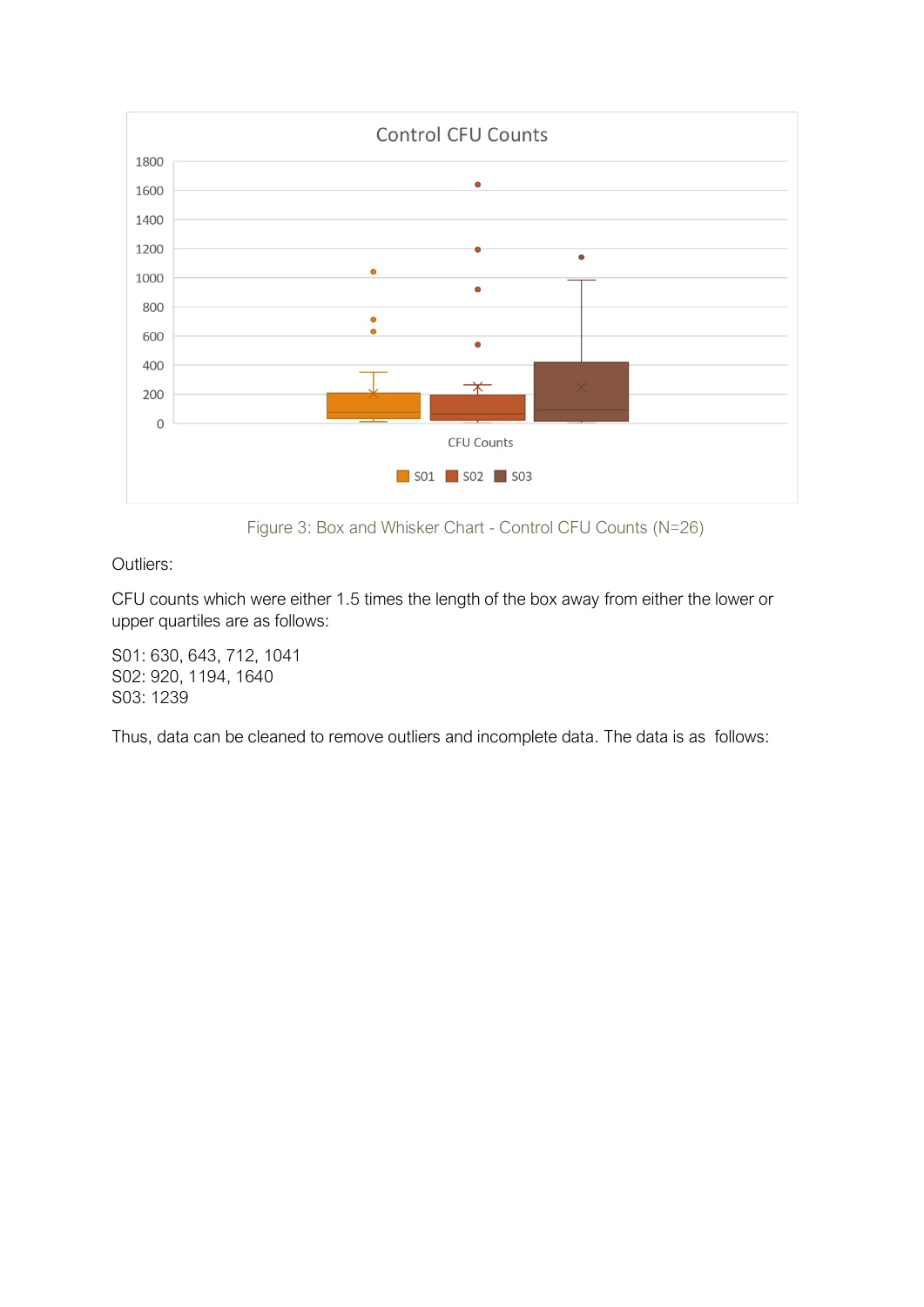| Participant No.         | <b>CFU Counts</b> |                |                |
|-------------------------|-------------------|----------------|----------------|
|                         | S01               | <b>S02</b>     | <b>S03</b>     |
| $\overline{2}$          | 34                | 7              | 452            |
| 3                       | 20                | 5              | 50             |
| $\overline{\mathbf{4}}$ | 70                | 68             | 18             |
| 5                       | 47                | 21             | 71             |
| 8                       | 93                | 82             | 49             |
| 9                       | 127               | 45             | 219            |
| 10                      | 19                | 32             | 181            |
| 12                      | 54                | 61             | $\overline{7}$ |
| 13                      | 35                | 127            | 216            |
| 15                      | 25                | 57             | 68             |
| 16                      | 147               | 10             | 25             |
| 17                      | 352               | 540            | 534            |
| 18                      | 160               | 120            | 17             |
| 19                      | 15                | $\overline{2}$ | 3              |
| 20                      | 11                | 22             | $\overline{2}$ |
| 21                      | 83                | 170            | 984            |
| 22                      | 124               | 48             | 3              |
| 24                      | 3                 | 21             | $\Theta$       |

Table 2: Control CFU Counts with Outliers and Incomplete Data Removed

This results in a final participant size of 18. (N=18)



<span id="page-21-0"></span>Figure 4: CFU Counts - Outliers and Incomplete Data Removed (N=18)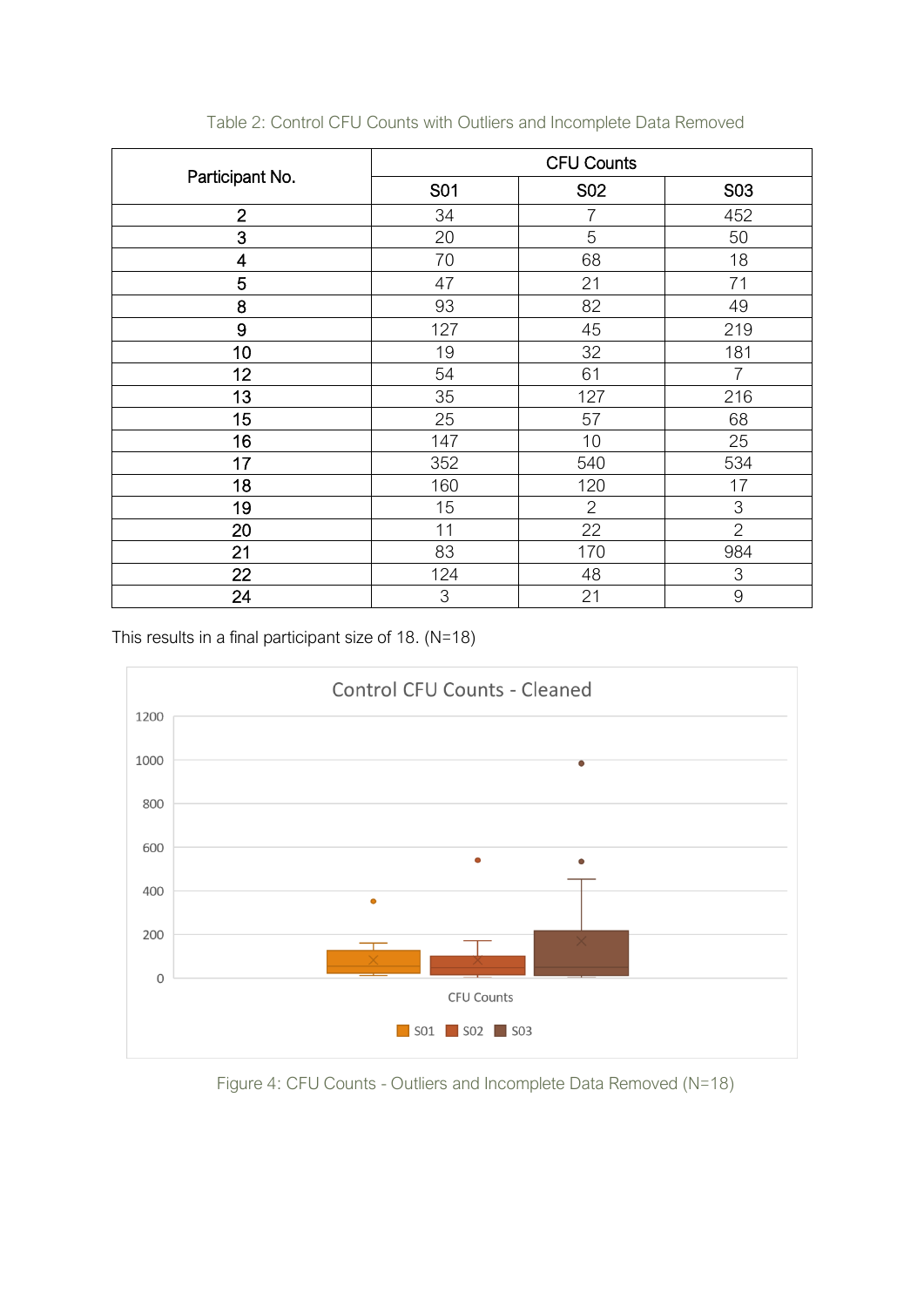#### <span id="page-22-0"></span>10.1.1. Analysis of Results

After removal of outliers, an analysis of variance (ANOVA) calculation was done which identified an F-ratio of 2.13399 and a P-value of 0.133948. This can be interpreted as an associated increase in the CFU counts throughout the measures. The mean values obtained for the samples above are as follows:

S01: 78.83 S02: 79.89 S03: 161.56



<span id="page-22-1"></span>With the above graph comparing the mean values obtained, it can be seen that there is a general steady state of bacterial levels with an increase towards the end of the day. With the changes between S01 and S02 average values, an increase of only ~1 CFU was seen. Thus, between these two datapoints, it can be said that the change is within margin of error and no clear increase identified. However, between S01 and S03, an increase of ~83 CFUs is seen. This is a 104.93% increase. Thus, it can be said over an eight-hour period, the CFU counts doubled on average. However, considering the comparison between S02 and S03, the percentage increase was 102.23%. Therefore, the increase throughout the day was mostly seen over a four-hour period.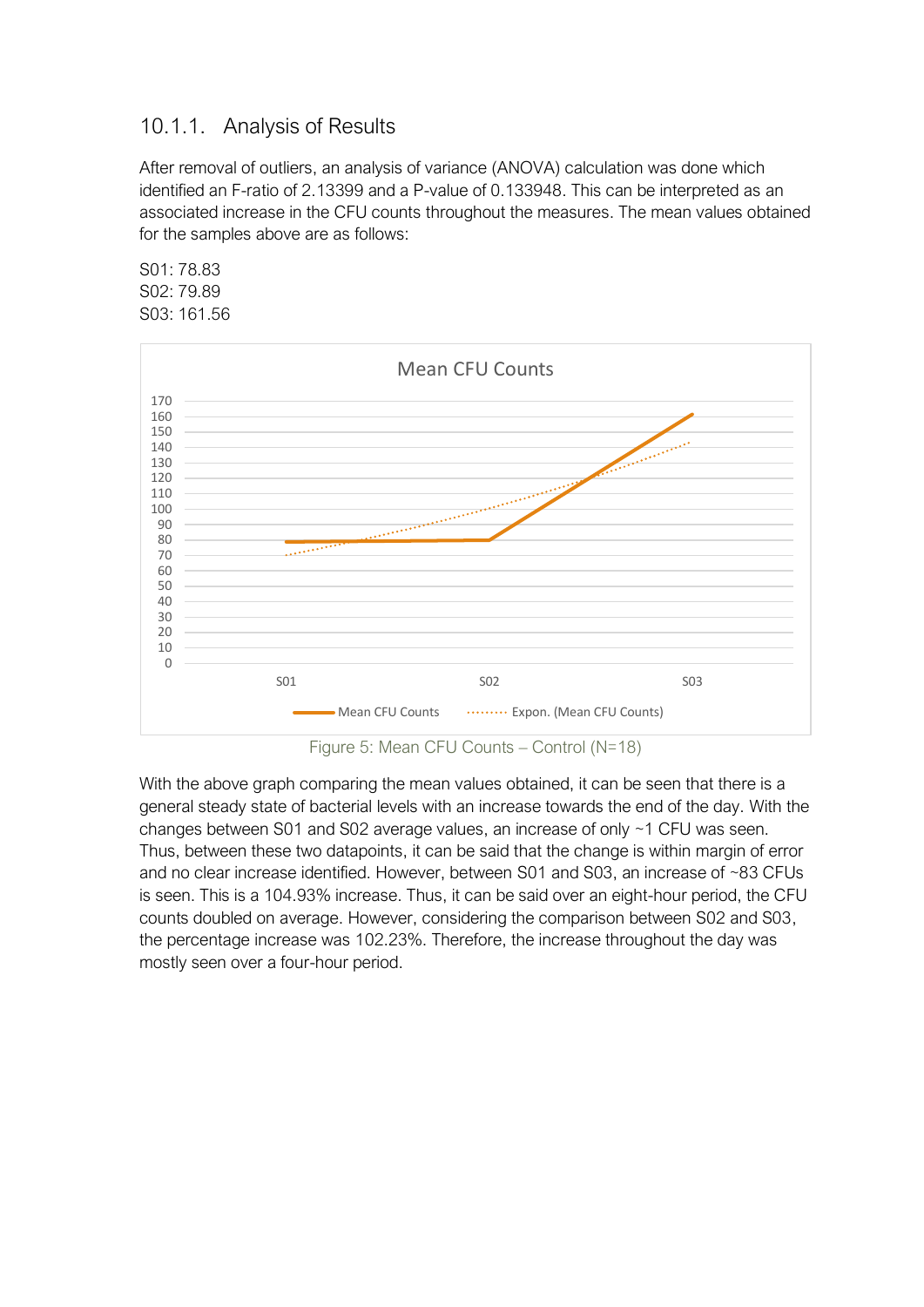*Specific Participant Examples*



Figure 6: Comparison of Specific Examples and Differing Trendlines (N=4)

<span id="page-23-0"></span>As seen in the graph above, four different trends of changes in CFU levels were observed. The trends seen are the following:

- 1. Continuous decrease in CFU counts
- 2. Increase followed by a decrease in CFU counts
- 3. Decrease followed by an increase in CFU counts
- 4. Continuous increase in CFU counts

This can be due to changes in circumstances and cleanliness practices throughout the day, such as face washing. In addition to this, it can be considered that secretions in sweat may lower levels of bacterial counts, which may be attributed to two possible factors:

- 1. Physical dispersion of bacteria away from the face
- 2. Activity of immunoglobulins present in sweat

Due to this, reviewing averages is not the only important measure, but the frequency of trend patterns too. The table below demonstrates the frequency of the 4 trends mentioned above: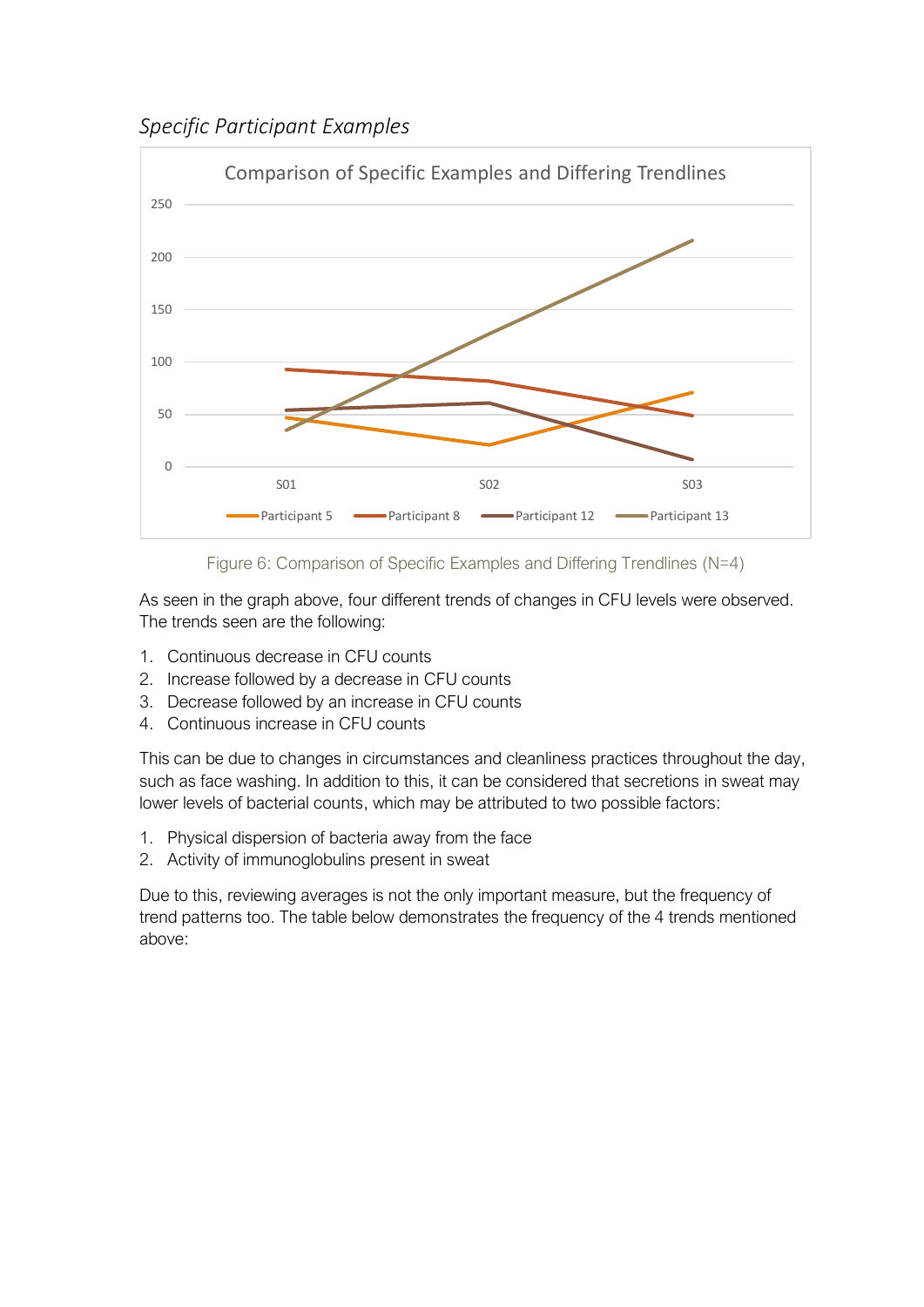| Participant No. | <b>CFU Growth Trend</b> |
|-----------------|-------------------------|
| 2               | Decrease-increase       |
| 3               | Decrease-increase       |
| 4               | Continuous decrease     |
| 5               | Decrease-increase       |
| 8               | Continuous decrease     |
| 9               | Decrease-increase       |
| 10              | Continuous increase     |
| 12              | Increase-decrease       |
| 13              | Continuous increase     |
| 15              | Increase-decrease       |
| 16              | Decrease-increase       |
| 17              | Increase-decrease       |
| 18              | Continuous decrease     |
| 19              | Decrease-increase       |
| 20              | Increase-decrease       |
| 21              | Continuous increase     |
| 22              | Continuous decrease     |
| 24              | Increase-decrease       |

Table 3: CFU Growth Trends (N=18)

Using this dataset, we can identify the most frequent trend pattern is a decrease followed by increase.



Figure 7: Comparison of Participants with a Decrease-Increase Trendline (N=6)

<span id="page-24-0"></span>Upon comparison of the decrease-increase trendlines with that of the overall mean trendline, the presentation demonstrates similarities which show a little differences between S01 and S02, followed by a sharper rise between S02 and S03.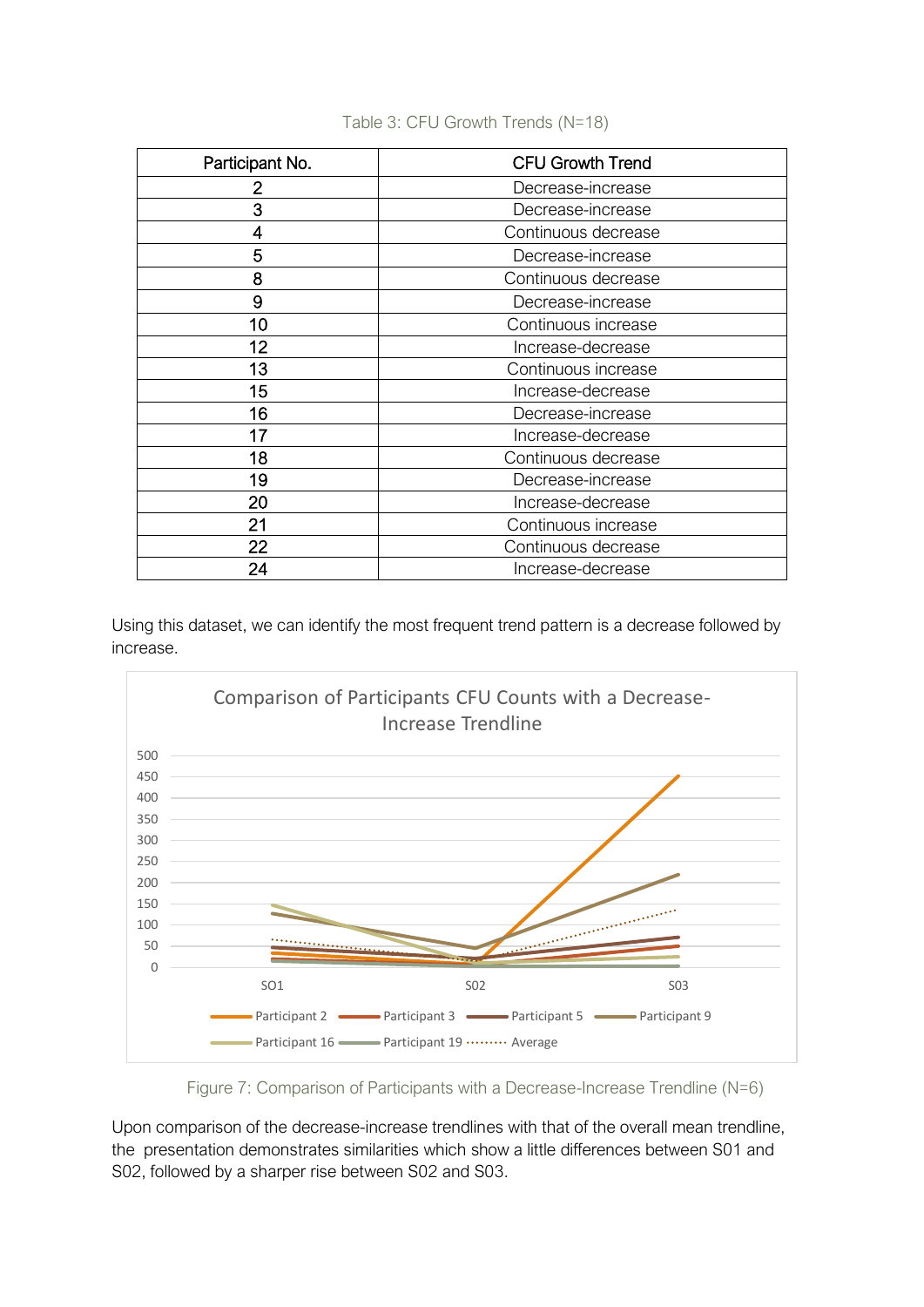From the data obtained above, it can be said that there is an increased rate of proliferation of bacterial colonies in the final four hours of the workday compared to the first four hours.

## <span id="page-25-0"></span>10.2. Investigational Product

Raw data obtained was as follows:

|                 | <b>CFU Counts</b> |                |                          |                |                |                |
|-----------------|-------------------|----------------|--------------------------|----------------|----------------|----------------|
| Participant No. | <b>SB01</b>       | <b>SE01</b>    | <b>SB02</b>              | <b>SE02</b>    | <b>SB03</b>    | <b>SE03</b>    |
| 1               | 958               | 822            | 25                       | 483            | 436            | 36             |
| $\overline{2}$  | 86                | 24             | 248                      | 4              | 418            | 0              |
| 3               | 8                 | 1              | 50                       | 17             | 21             | 5              |
| 4               | 116               | 62             | 12                       | 4              | 18             | 6              |
| 5               | 227               | 56             | 50                       | 44             | 89             | 10             |
| 6               | 62                | 12             |                          | $\overline{0}$ | 44             | 1              |
| $\overline{7}$  | 480               | 310            | $\overline{\phantom{a}}$ | 53             | 72             | 42             |
| 8               | 410               | 25             | $\overline{\phantom{0}}$ | 65             | 5              | 0              |
| 9               | 113               | 13             |                          | 5              | 64             | $\mathbf 1$    |
| 10              | 417               | 108            | $\overline{\phantom{a}}$ | 187            | 98             | 9              |
| 11              | 871               | 45             | 104                      | 12             | 44             | $\overline{2}$ |
| 12              | 93                | $\overline{2}$ | 85                       | 25             | 5              | $\overline{0}$ |
| 13              | 174               | 99             | 50                       | 17             | 12             | 6              |
| 14              | 141               | 27             | 32                       | $\overline{0}$ | 61             | 28             |
| 15              | 38                | $\overline{0}$ | 9                        | $\overline{0}$ | 3              | 1              |
| 16              | 375               | 147            | 16                       | $\overline{0}$ | $\overline{0}$ | 1              |
| 17              | 134               | 48             | 60                       | 9              | 38             | 14             |
| 18              | 8                 | 7              | 18                       | $\overline{2}$ | $\overline{2}$ | 1              |
| 19              | 20                | $\overline{0}$ | $\overline{\phantom{a}}$ | 10             | 19             | 3              |
| 20              | 5                 | 3              | 10                       | $\overline{0}$ | $\overline{4}$ | $\overline{8}$ |
| 21              | 620               | 274            | $\blacksquare$           | 28             | 166            | 6              |
| 22              | 822               | 186            | $\overline{\phantom{a}}$ | 26             | 20             | $\overline{0}$ |
| 23              | 94                | 99             | $\qquad \qquad -$        | 16             | 56             | 4              |
| 24              | 14                | $\Omega$       |                          | 4              | 5              | $\overline{2}$ |
| 25              | 228               | 328            | 442                      | 91             | 134            | 10             |
| 26              | 845               | 200            | 46                       | 15             | 252            | $\mathbf 0$    |

| Table 4: Raw Data Obtained of Participants Applying IP (N=26; SB02 N=16) |  |
|--------------------------------------------------------------------------|--|
|                                                                          |  |

As seen above, SB02 data is incomplete, as multiple participants had applied at the time of testing. Therefore, SB02 will not be included for the majority of analysis, however, the data obtained is still viable.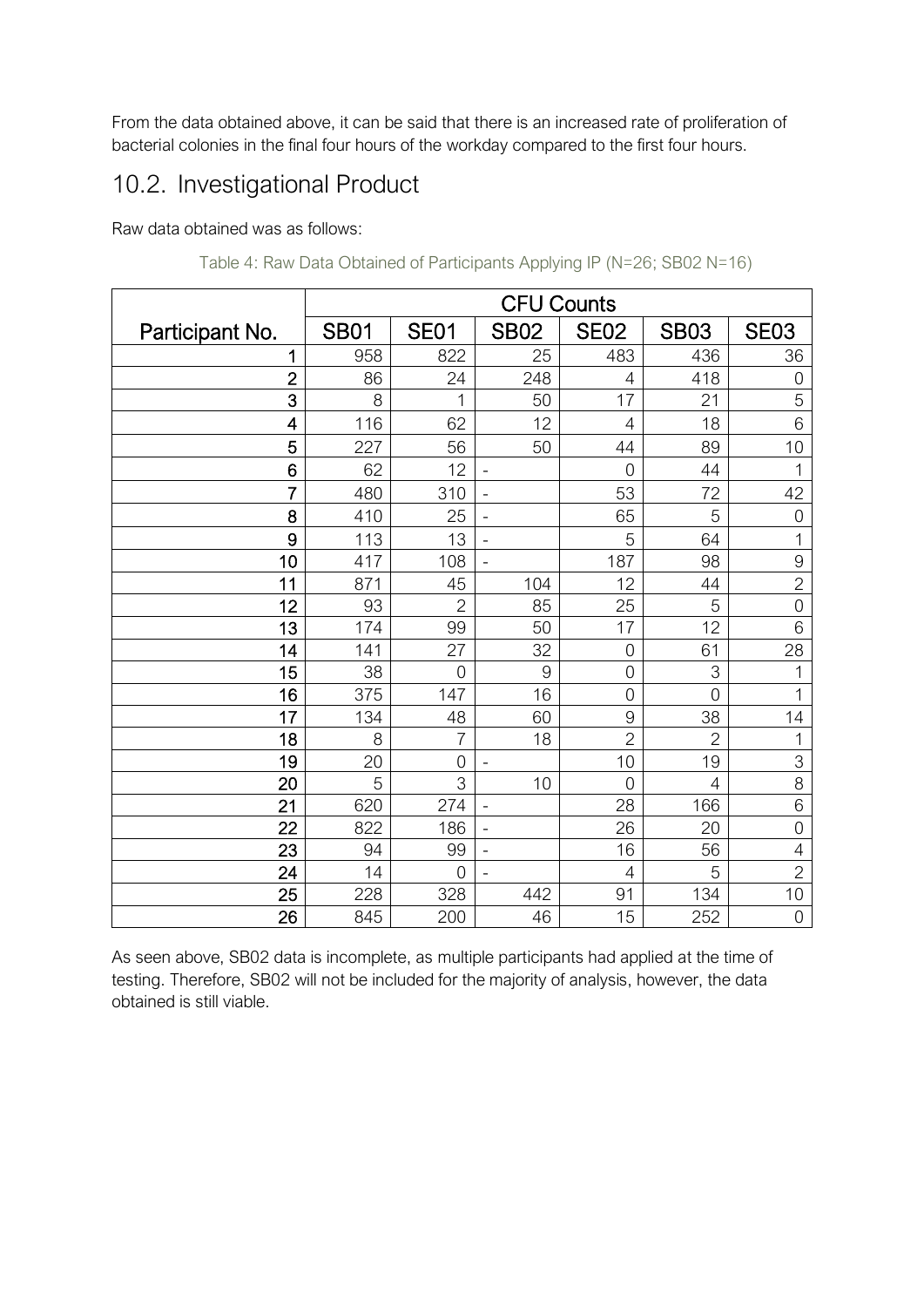

<span id="page-26-0"></span>Figure 8: Box and Whisker Chart of CFU counts recorded on Application of Investigational Product (N=26; SB02 N=16)

Outliers:

CFU counts which were either 1.5 times the length of the box away from either the lower or upper quartiles are as follows:

SB01: 958 SE01: 822 SB02: 248, 442 (N=16) SE02: 65, 91, 187, 483 SB03: 252, 418, 436 SE03: 28, 36, 42

Thus, removal of outliers provides the remaining participants: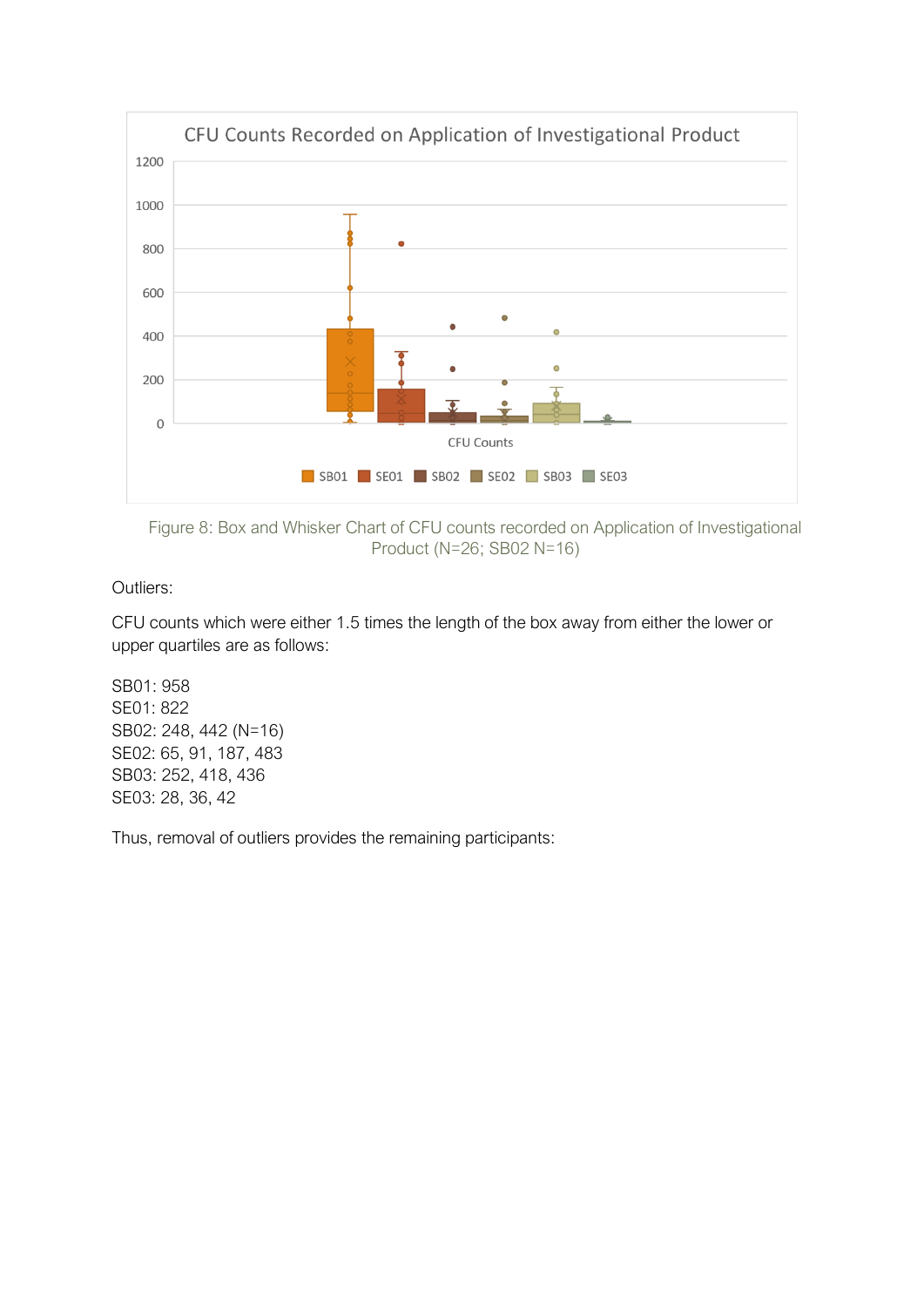|                 | <b>CFU Counts</b> |                |                          |                |                |                |
|-----------------|-------------------|----------------|--------------------------|----------------|----------------|----------------|
| Participant No. | <b>SB01</b>       | <b>SE01</b>    | <b>SB02</b>              | <b>SE02</b>    | <b>SB03</b>    | <b>SE03</b>    |
| 3               | 8                 | 1              | 50                       | 17             | 21             | 5              |
| 4               | 116               | 62             | 12                       | 4              | 18             | 6              |
| 5               | 227               | 56             | 50                       | 44             | 89             | 10             |
| 6               | 62                | 12             |                          | $\overline{0}$ | 44             |                |
| 9               | 113               | 13             | $\qquad \qquad =$        | 5              | 64             | 1              |
| 11              | 871               | 45             | 104                      | 12             | 44             | $\overline{2}$ |
| 12              | 93                | $\overline{2}$ | 85                       | 25             | 5              | $\overline{0}$ |
| 13              | 174               | 99             | 50                       | 17             | 12             | 6              |
| 15              | 38                | 0              | 9                        | $\overline{0}$ | 3              |                |
| 16              | 375               | 147            | 16                       | $\overline{0}$ | $\overline{0}$ |                |
| 17              | 134               | 48             | 60                       | 9              | 38             | 14             |
| 18              | 8                 | 7              | 18                       | $\overline{2}$ | $\overline{2}$ |                |
| 19              | 20                | 0              |                          | 10             | 19             | 3              |
| 20              | 5                 | 3              | 10                       | 0              | $\overline{4}$ | 8              |
| 21              | 620               | 274            | $\overline{\phantom{m}}$ | 28             | 166            | 6              |
| 22              | 822               | 186            | $\overline{\phantom{a}}$ | 26             | 20             | $\overline{0}$ |
| 23              | 94                | 99             | -                        | 16             | 56             | $\overline{4}$ |
| 24              | 14                | 0              |                          | 4              | 5              | $\overline{c}$ |

Table 5: CFU Counts of Participants Utilising IP with Removal of Outliers (N=18; SB02 N=11)

The final participant count with the removal of outliers is 18 (N=18), with SB02 having a participant count of 11 (N=11).



<span id="page-27-0"></span>Figure 9: Box and Whisker Chart of CFU Counts of Participants Utilising IP with Outliers Removed (N=18; SB02 N=11)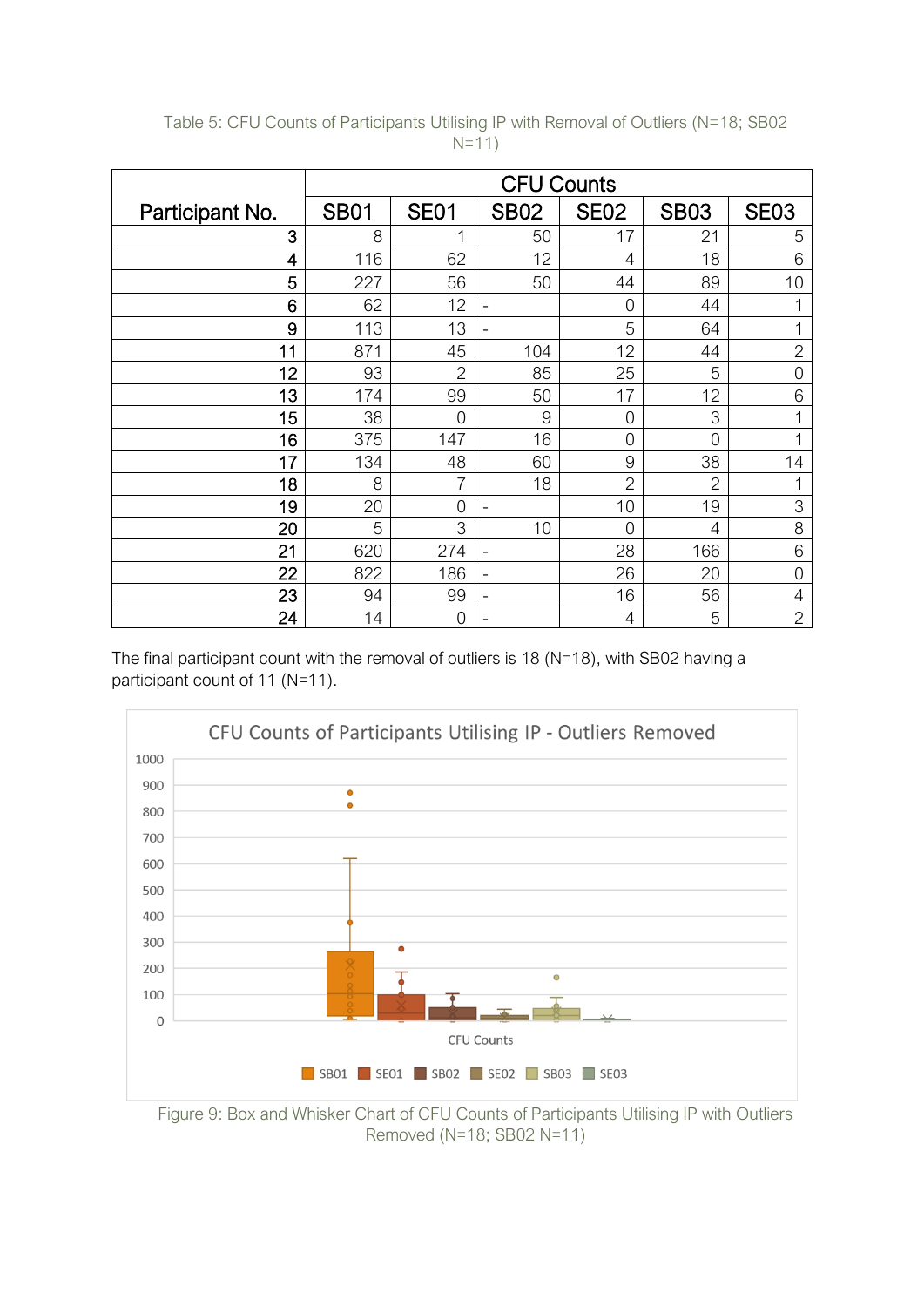### <span id="page-28-0"></span>10.2.1. Analysis of Results

With the removal of outliers, analysis of variation was calculated (ANOVA). In order to analyse the variance, SB01, SE01, SE02 and SE03 were used. These values were used as SB01 was taken at  $T_0$ , thus a baseline before any application of the IP, and SE01, SE02, and SE03 were used as they were taken 20 minutes after application of IP, thus demonstrating the efficacy of the IP, and cumulative effect. The P-value was 0.000058, and the F-ratio calculated was 9.18838. With these values in mind, it can be said that there is a strong correlation with the reduction in CFU counts, and thus, the cumulative effect of the usage of the IP throughout the day can be said to be highly efficacious. The P-value of 0.000058 is descriptive of the significance – thus, it can be said that the reductions in CFU counts demonstrated are not coincidental and due to the usage of the IP.

The counts noted at SB02 and SB03 demonstrated IP efficacy after 2 hours of contact. As the data for SB02 is incomplete, the number of participants for analysis was limited to 11 (N-11). As such, with use of the ANOVA calculation, the following values were calculated:

P-value: 0.023185 F-ratio: 4.57066

The P-value is <0.05, therefore the correlation in reductions is of significance and can be said to be due to the residual (2-hourly) efficacy of the IP. The F-ratio is descriptive of a strong correlation between the reductions and the use of the IP.

Mean Values:

SB01: 210.778 (N=18) SE01: 58.5556 (N=18) SB02: 42.1818 (N=11) SE02: 12.1667 (N=18) SB03: 33.8889 (N=18) SE03: 3.9444 (N=18)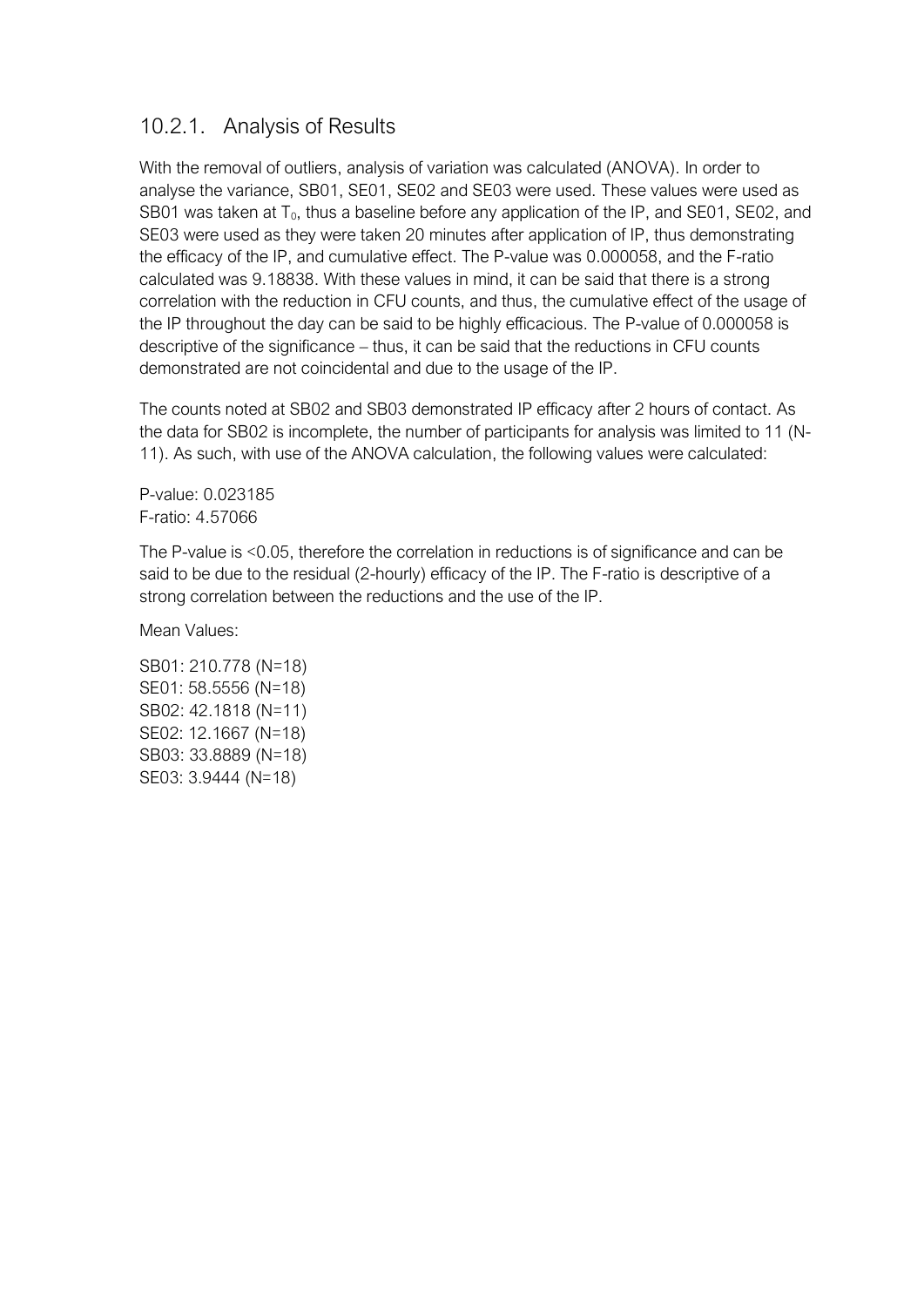

Figure 10: Mean CFU Counts following IP Application (N=18; SB02 N=11)

<span id="page-29-0"></span>In order to accommodate for the SB02 values, the following mean values with N=11 were calculated:

SB01: 186.2727 (N=11) SE01: 42.7272 (N=11) SB02: 42.1818 (N=11) SE02: 11.8181 (N=11) SB03: 21.4545 (N=11) SE03: 4.9091 (N=11)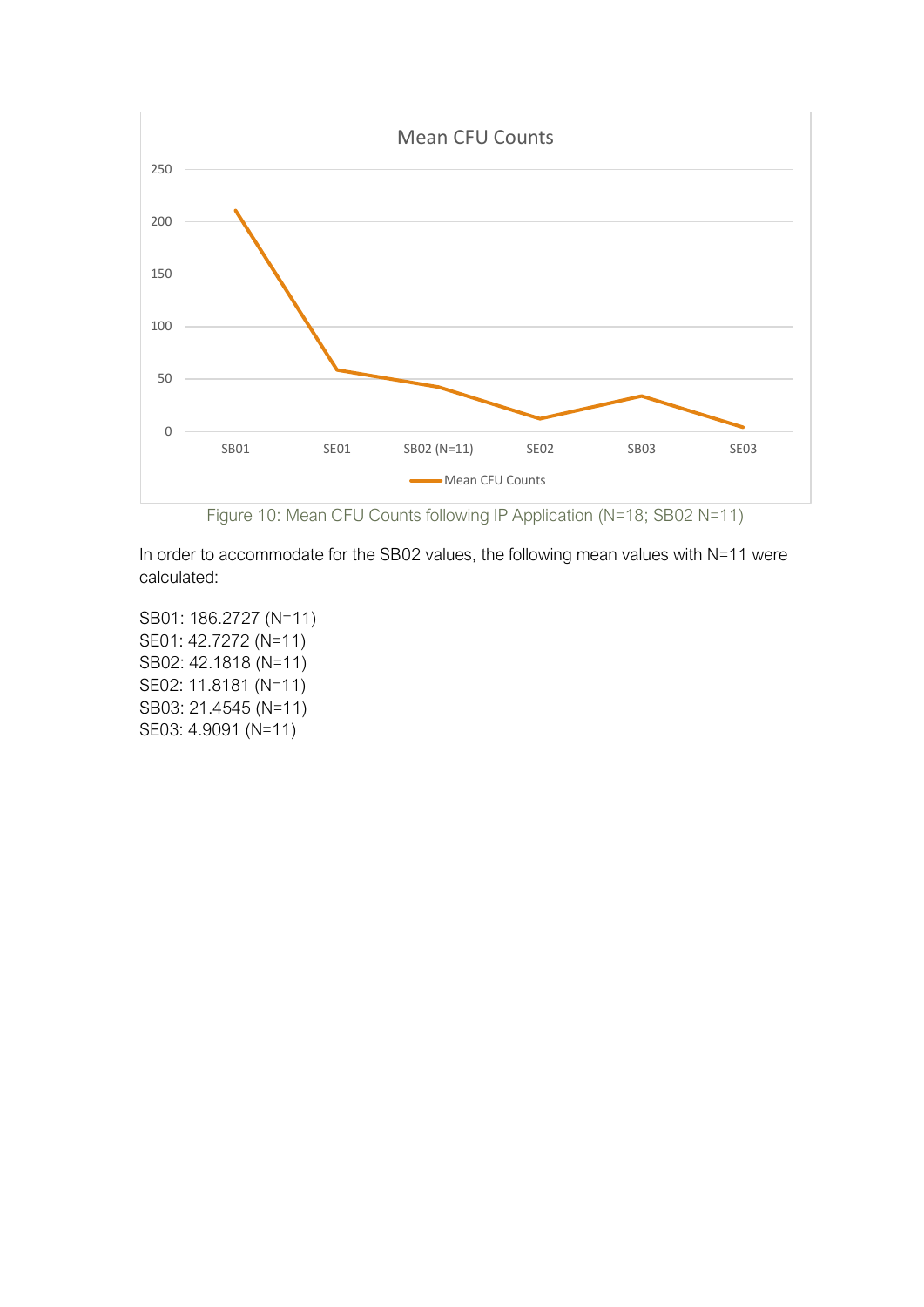

Figure 11: Mean CFU Counts adjusted for SB02 (N=11)

<span id="page-30-0"></span>As visualised in the two graphs above, there is a rapid decrease in CFU counts following the initial application of the IP (SB01 reduction to SE01). In order to better visualise the efficacy of the IP and cumulative efficacy, exclusion of SB02 and SB03 should be done. Likewise, to better visualise the 2-hour residual efficacy, exclusion of SE01, SE02 and SE03 should be done. As such, the following can be seen:



<span id="page-30-1"></span>Figure 12: Mean CFU Counts Demonstrating Efficacy and Cumulative Effect of IP Usage (N=18)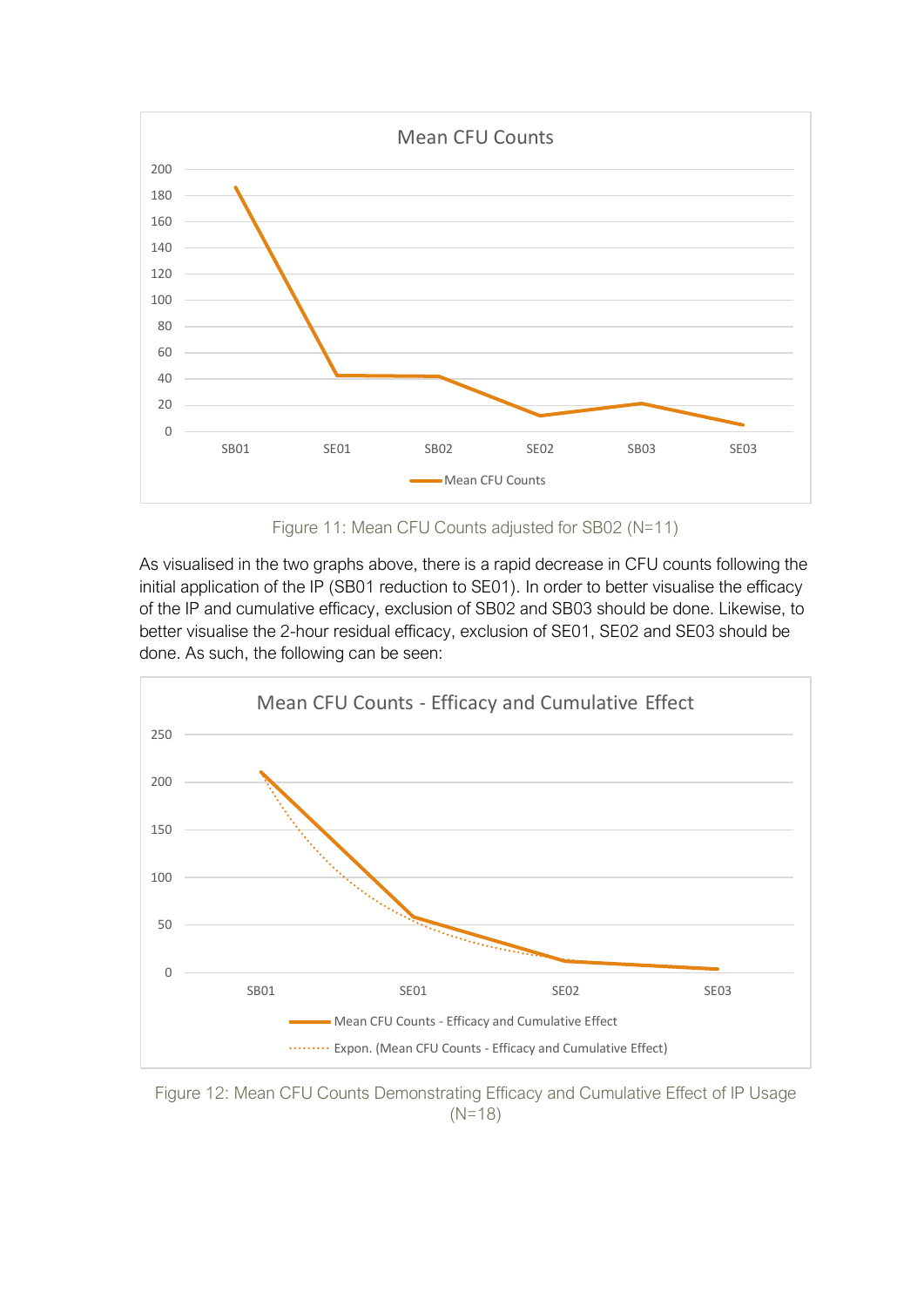From this, we can see a rapid reduction from SB01 to SE01, calculated as a 72.22% reduction after one application. After 5 applications (i.e., reduction from SB01 to SE03), a 98.13% was demonstrated. This translates to a cumulative effect with multiple exposure of the IP. As demonstrated in the graph above, this was close to the exponential reduction trend calculated.



Figure 13: Mean CFU Counts Demonstrating 2-hourly Efficacy (N=11)

<span id="page-31-0"></span>Review of the two-hourly residual efficacy of the IP is demonstrated above. With this, the two-hourly reduction percentage was calculated as 77.35%, following two applications. With four applications, the percentage reduction was calculated at 88.48%.

With these results, it can be said that there is a residual two-hourly efficacy, with a compounded effect seen with multiple exposures.

#### *Specific Participant Examples*

Identification of the trendline patterns with the participants demonstrates the following possible trend patterns: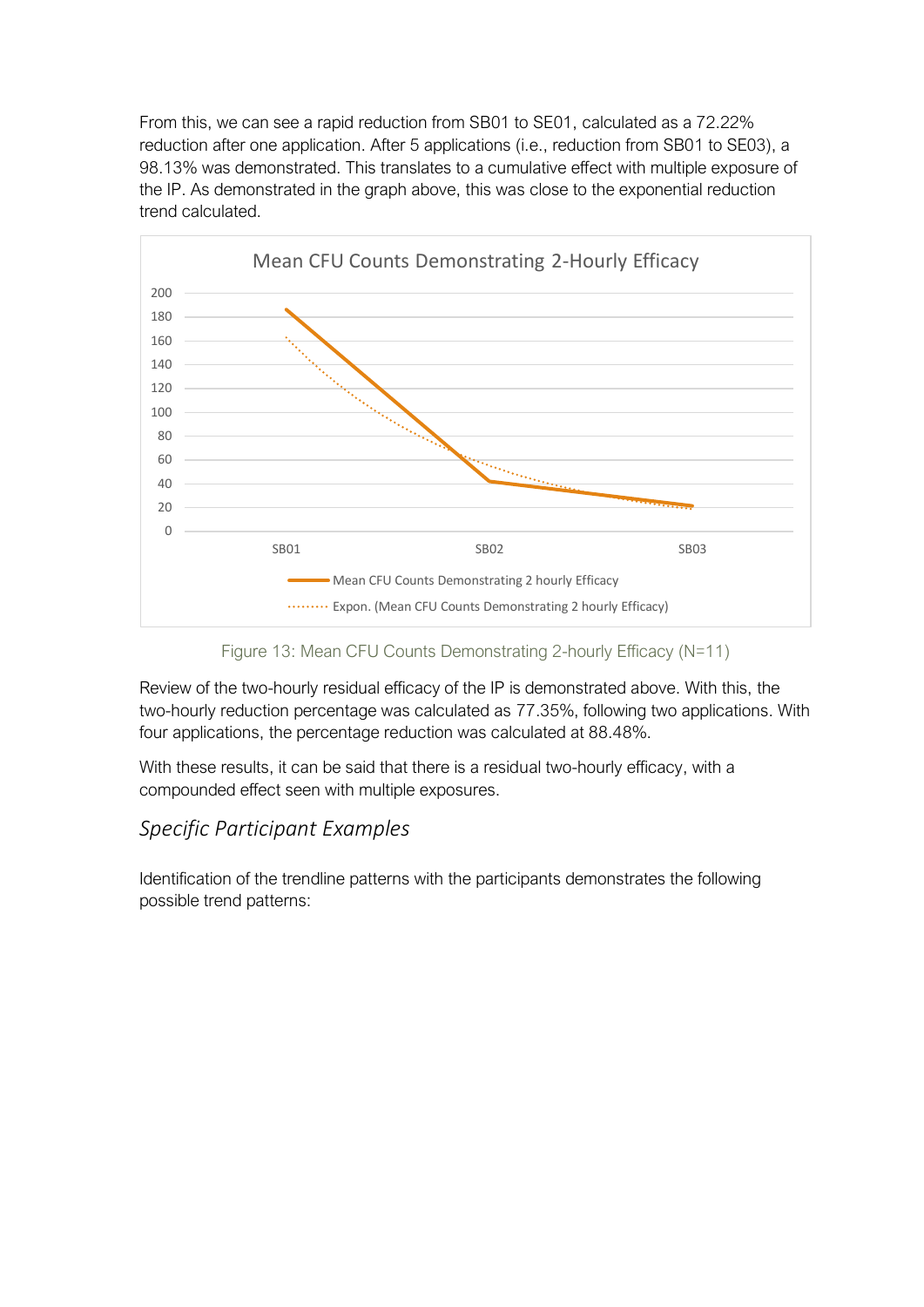

Figure 14: Trendlines of CFU Counts following Multiple Exposures, Using Specific Participant Examples (N=5)

<span id="page-32-0"></span>Thus, there are five trend patterns demonstrated. These are as follows:

- 1. Decrease followed by an increase and subsequent decrease
- 2. Decrease followed by increase
- 3. Continuous decrease
- 4. Decrease, no change, with subsequent increase
- 5. Increase, followed by subsequent decrease

Below is a tabulation of the trend patterns seen for all participants: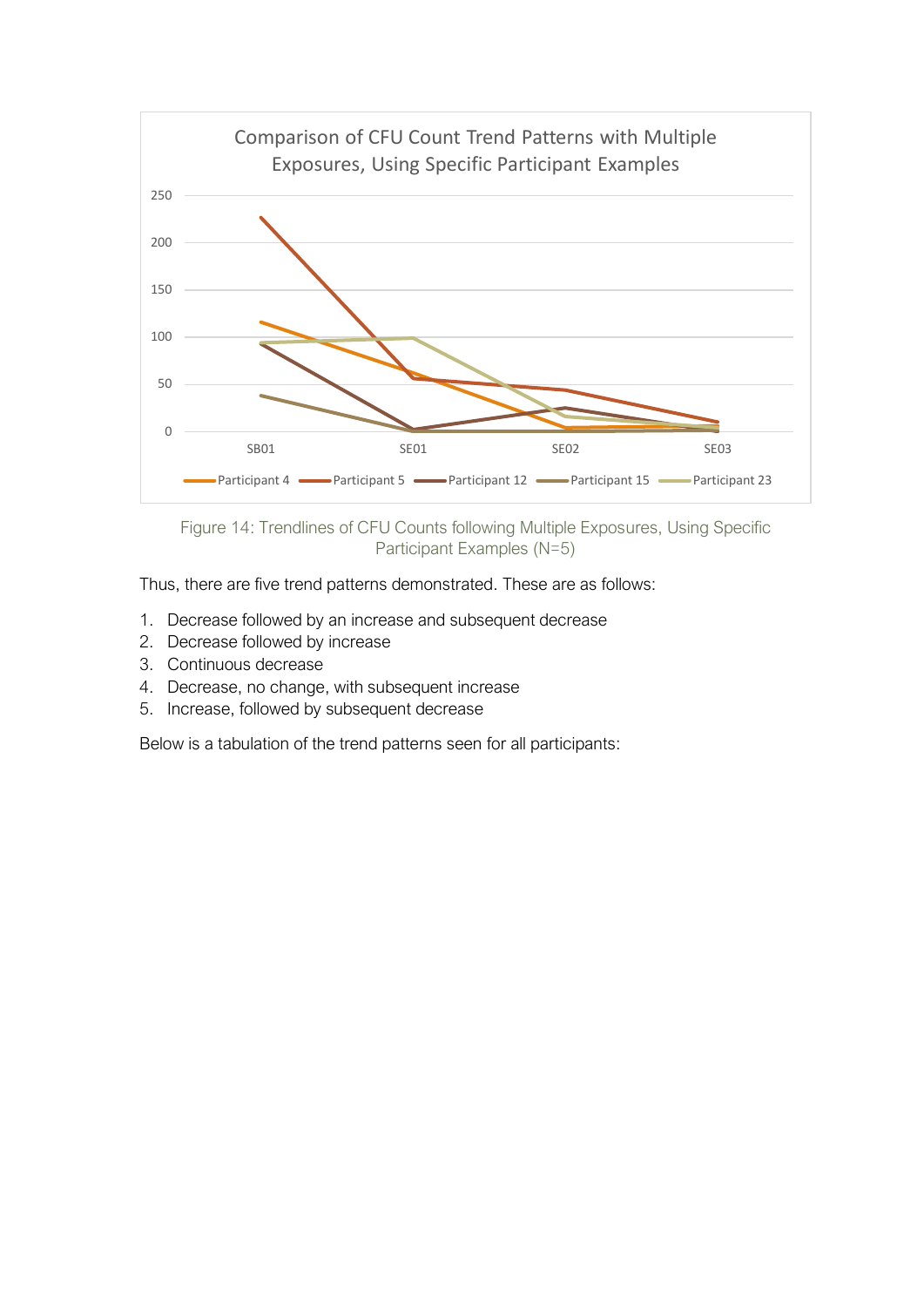| Table 6: Comparison of Trendlines Seen with Participants following Multiple Exposures |          |  |
|---------------------------------------------------------------------------------------|----------|--|
|                                                                                       | $(N=18)$ |  |

| Participant No. | Trendline                     |
|-----------------|-------------------------------|
| 3.              | Decrease, increase, decrease  |
| 4.              | Decrease, decrease, increase  |
| 5.              | Continuous decrease           |
| 6.              | Decrease, decrease, increase  |
| 9.              | Continuous decrease           |
| 11.             | Continuous decrease           |
| 12.             | Decrease, increase, decrease  |
| 13.             | Continuous decrease           |
| 15.             | Decrease, no change, increase |
| 16.             | Decrease, decrease, increase  |
| 17.             | Decrease, decrease, increase  |
| 18.             | Continuous decrease           |
| 19.             | Decrease, increase, decrease  |
| 20.             | Decrease, decrease, increase  |
| 21.             | Continuous decrease           |
| 22.             | Continuous decrease           |
| 23.             | Increase, decrease, decrease  |
| 24.             | Decrease, increase, decrease  |

From the data above, the most frequent trendline presentation is a continuous decrease (N=7).



Figure 15: Comparison of Continuous Decrease Trendlines (N=7)

<span id="page-33-0"></span>The 2-hourly exposure CFU count trendlines were examined and demonstrated the following: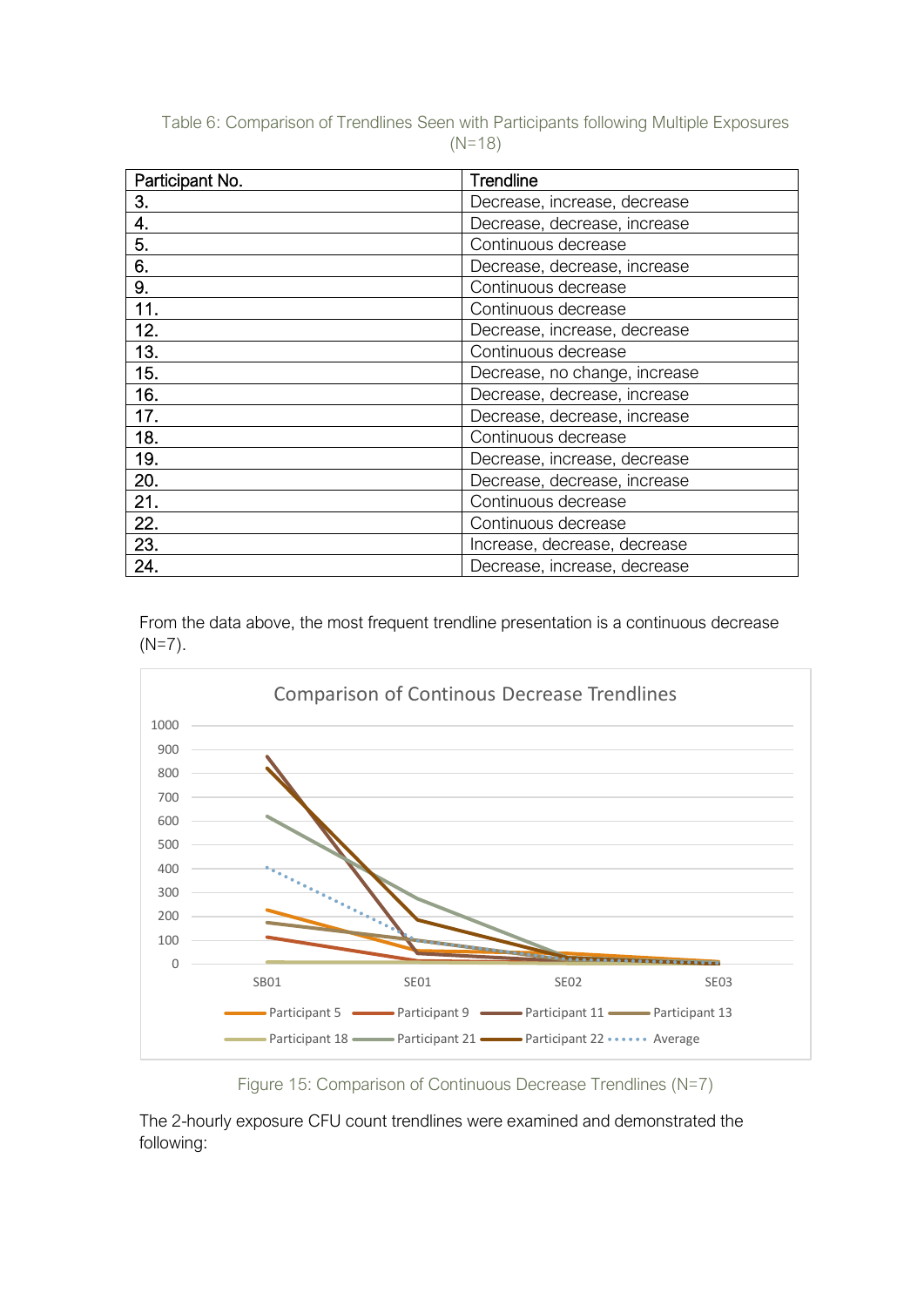

Figure 16: Comparison of Trend Patterns Seen with 2-Hourly IP Exposure (N=3)

<span id="page-34-0"></span>Three trendlines are demonstrated with 2-hourly exposure of IP. These trendlines are as follows:

- 1. Increase followed by a decrease
- 2. Decrease followed by an increase
- 3. Continuous decrease

All participant trendlines are tabulated below:

| Table 7: Comparison of Trendlines Seen with 2-Hourly Exposures (N=11) |
|-----------------------------------------------------------------------|
|-----------------------------------------------------------------------|

| Participant No. | Trendline           |
|-----------------|---------------------|
| 3.              | Increase, decrease  |
| 4.              | Decrease, increase  |
| 5.              | Decrease, increase  |
| 11.             | Continuous decrease |
| 12.             | Continuous decrease |
| 13.             | Continuous decrease |
| 15.             | Continuous decrease |
| 16.             | Continuous decrease |
| 17.             | Continuous decrease |
| 18.             | Increase, decrease  |
| 20.             | Increase, decrease  |

From the data obtained above, the most frequent trendline presentation demonstrated was a continuous decrease (N=6).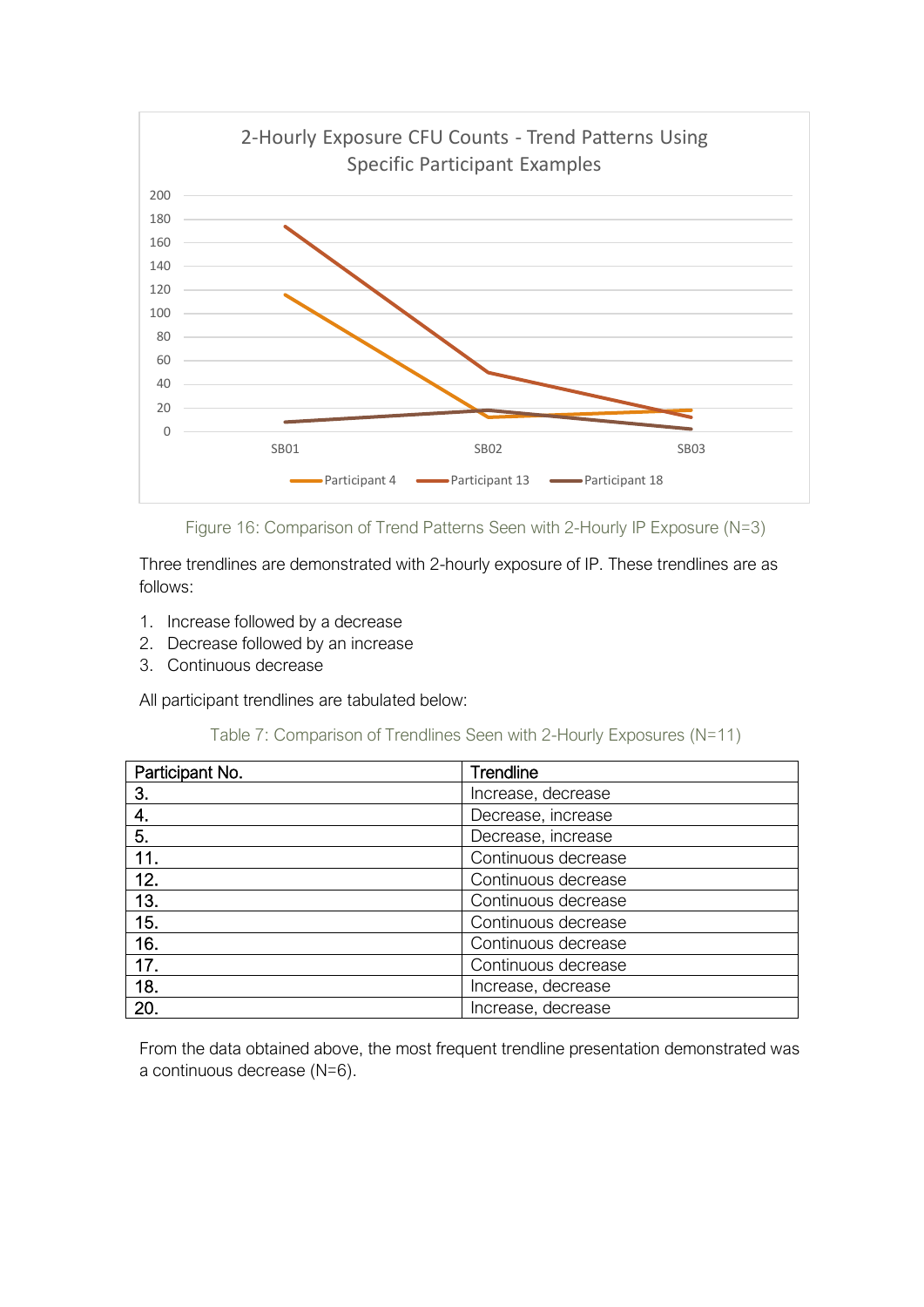

<span id="page-35-0"></span>

With the most frequent trends in efficacy and residual effect both being continuous decrease trends, it can be shown that the IP tested in the study reduces bacterial colony counts consistently and there is a residual effect seen over a 2-hour period. Application of the IP every 2 hours is highly efficacious, and the compounded effect of multiple applications is more beneficial than a single application.

A direct comparison of the averages of the data obtained at the same times for the control arm with the exposure events demonstrates the following data (N=10):

S01: 92.1 S02: 103.1 S03: 100.8 SB01: 117.8 SB02: 36 SB03: 19.2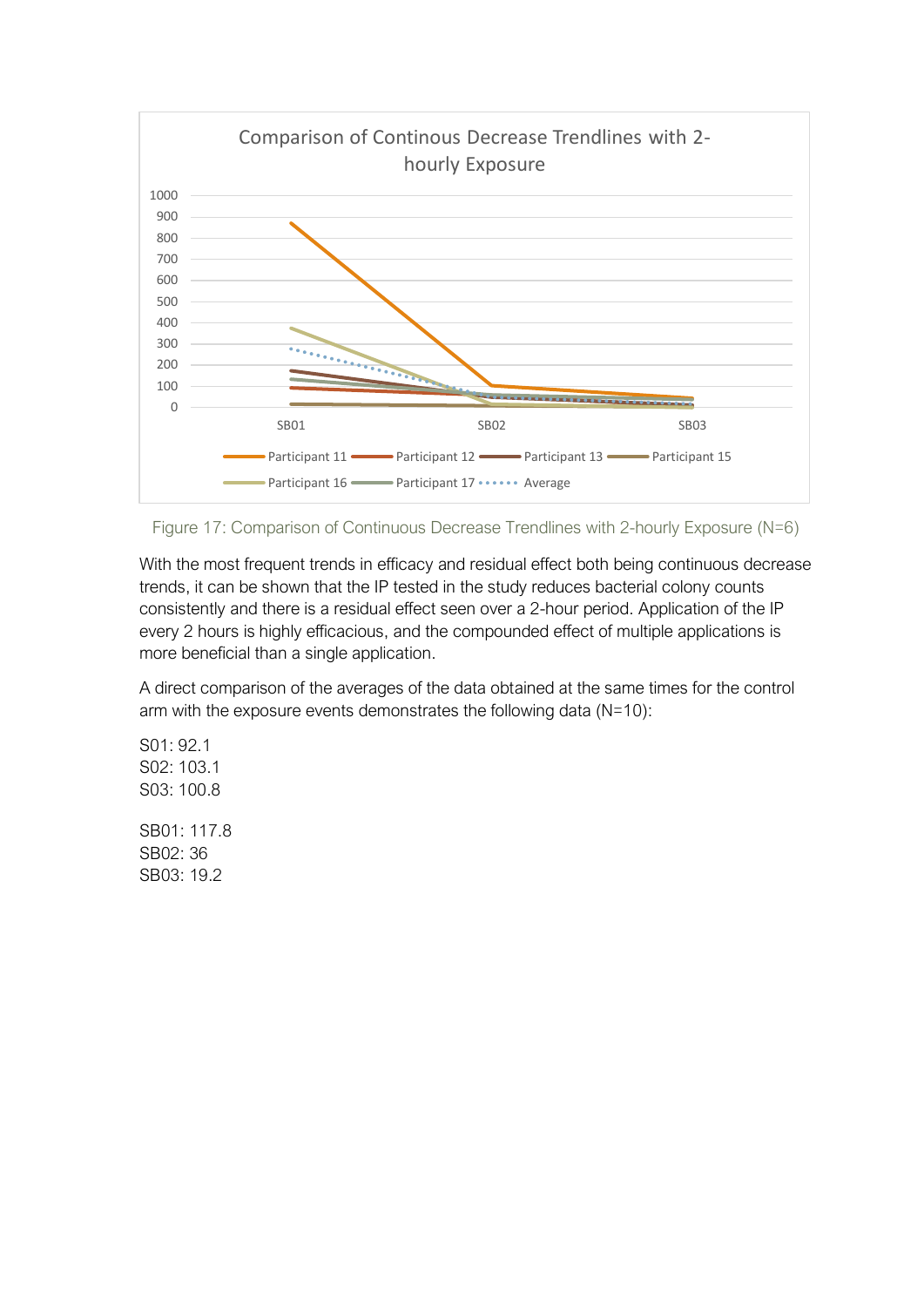

<span id="page-36-0"></span>Figure 18: Direct Comparison of Control and IP Exposure Recorded at the Same Times (N=10)

From this, it can be seen that control CFU levels remain relatively the same throughout the day, while the CFU levels of the IP reduce with an exponential trend. Comparison of this data, however, is limited due to the removal of outliers resulting in a smaller participant size. This is also the reason the means and trendlines differ from previous data.

Although the dataset is limited, it still provides insight as it demonstrates efficacy of the IP directly.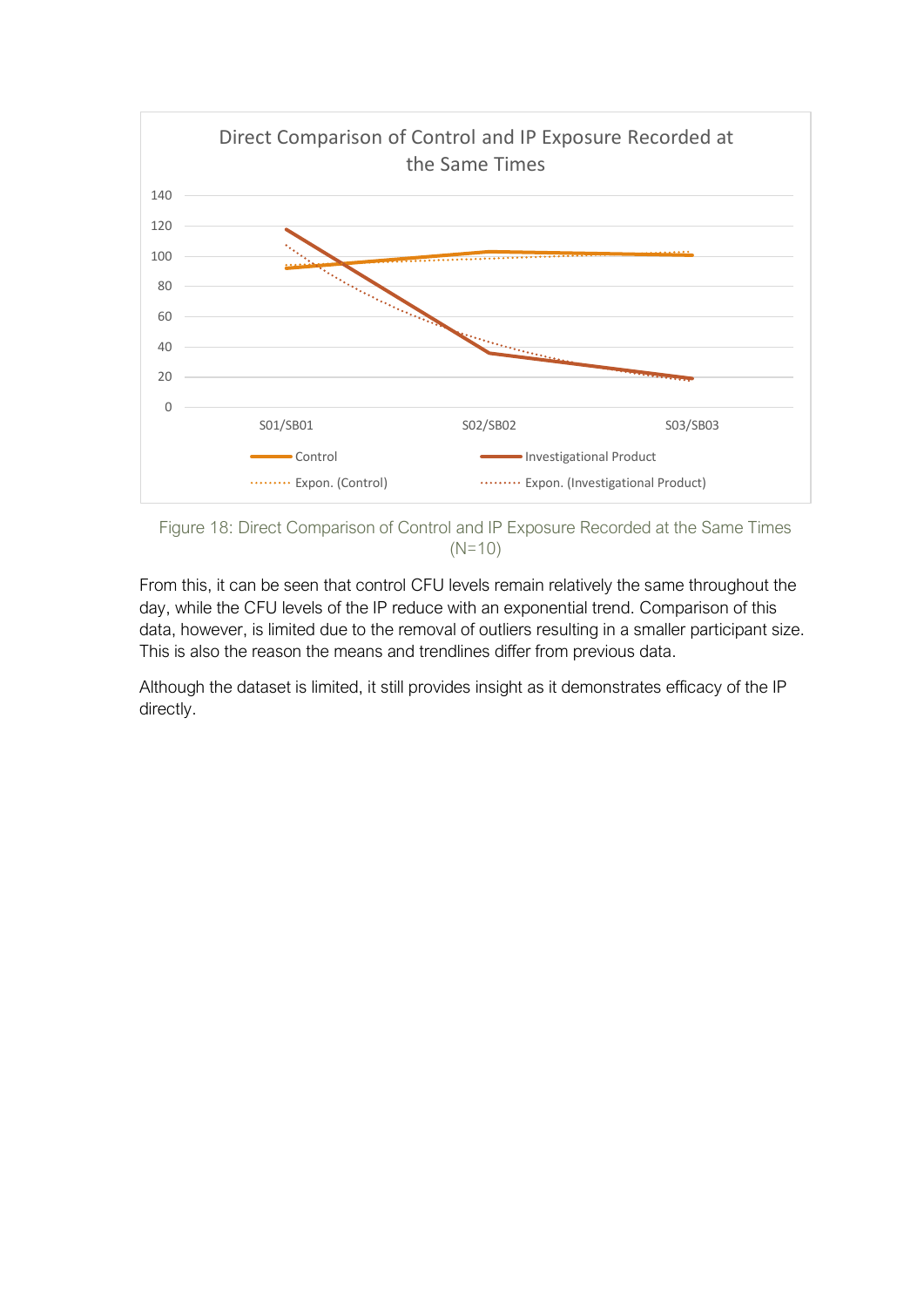# 11. DISCUSSION

<span id="page-37-0"></span>From the results, we can see that without exposure of the IP (control testing), there is a rise in CFU counts as the day progresses. The changes in the first four-hour period were minimal (average change of ~1 CFU; within margin of error). Thereafter, the following four-hour period demonstrated an increase in 102.23%. In comparison from the start of the day and eight hours later demonstrated a 104.93% increase. Four different trends in growth appeared (continuous decrease, increase followed by a decrease, decrease followed by an increase, and a continuous increase). It was hypothesised that a continuous increase would be the most frequent presentation, however, testing showed that a decrease followed by an increase was the most frequent trend (N=6). Reasons for the variations in the growth trends may be attributed to the occupational variances and activity levels. Increased levels of sweat provide immunoglobulins which reduce the bacterial levels and may present with a mechanical action in removal of the bacteria.

Reasons for an increased rate over the latter four-hour period of they day may be attributed to an increased rate of face touching during that period of time, which may occur during the participants' lunch break. With this, there is also an addition of increased levels of nutrients for bacterial growth.

Upon testing of the investigational product, the results demonstrated a mean reduction of 72.22% following one application. Following five two-hourly applications however, a 98.13% reduction was seen when compared to the baseline reading (N=18). These findings can be interpreted as a cumulative effect of multiple applications. The reduction curve is similar to the projected exponential curve.

Results of the swabs examining the two-hourly residual efficacy of the IP demonstrated a mean reduction percentage of 77.35% following two applications. With four applications, the reduction was 88.48% compared to the baseline (N=11). Thus, it is proven that the IP possesses a residual efficacy over a two-hour period.

Furthermore, the residual efficacy compounded with multiple applications further strengthens the findings of the efficacy of multiple exposures.

On examination of the frequency of the trendlines of the CFU counts, five trend patterns were demonstrated with the multiple exposure. These were a decrease followed by an increase and subsequent decrease, a decrease followed by an increase, a continuous decrease, a decrease with no change and a subsequent increase, and an increase followed by a decrease. The most frequent trendline seen was a continuous decrease (N=7).

The frequency of the trendlines of the CFU counts demonstrated with residual efficacy presented three trends. These trends were an increase followed by a decrease, a decrease followed by an increase, and a continuous decrease. The most frequent trendline presentation was a continuous decrease (N=6).

Comparison of the average CFU counts of the control to the residual efficacy was done. In order to do this, further removal of participants was required in order to compare results directly. The results showed a slight increase in CFU counts in the control study, with an increase of only ~10 CFUs seen over the eight-hour period. Therefore, the CFU counts in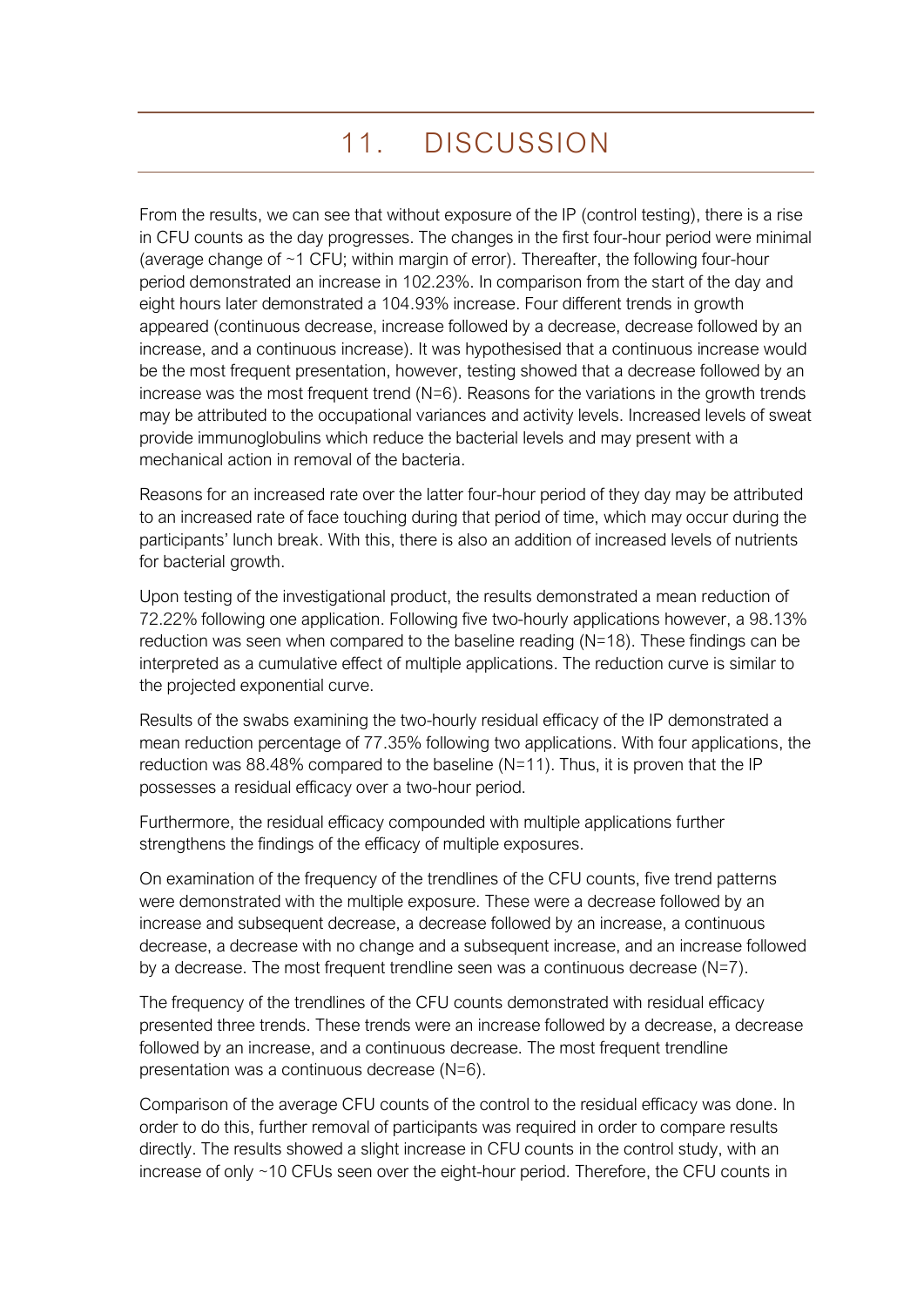the control study can better be described as remaining relatively the same throughout the day. The residual efficacy demonstrated a consistent decline which was similar to the exponential trend. (N=10)

Statistical significance of this study was evaluated which showed a P-value of 0.000058 for multiple exposures, and a P-value of 0.02385 for residual efficacy. Both P-values are <0.05 and thus statistically significant. The F-ratio of the multiple exposure study was calculated to be 9.1883, and the F-ratio for the residual efficacy was calculated to be 4.57066. As the Fratios drift further from 1.0, it can be concluded that the reduction in CFU counts is not attributed to chance and are due to a direct effect of the IP.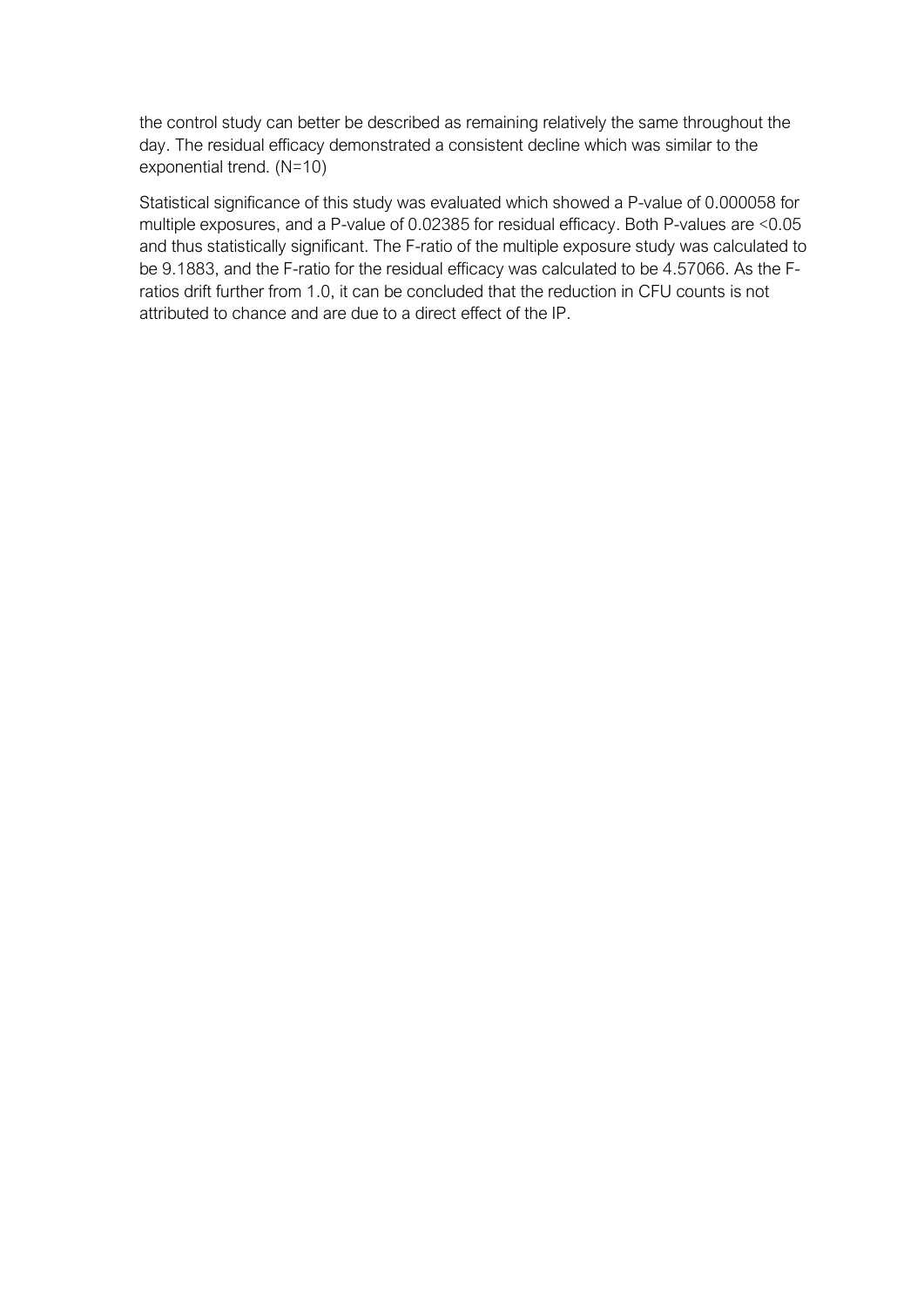# 12. CONCLUSION

<span id="page-39-0"></span>From the results obtained above, it can be concluded that the product tested showed efficacy with both single exposure and multiple exposure. With this, the product demonstrated two-hourly residual efficacy. The efficacy was further compounded with multiple exposures. Statistical significance was analysed, and the study demonstrated this. Additionally, the reduction in CFU counts is a direct consequence of the usage of the product and not coincidental. The most frequent trendlines seen with multiple exposures and residual effects were a continuous decrease, thus demonstrating the compounded efficacy of multiple applications of the product and demonstrating the residual effect.

Although every precaution was taken to prevent experimental error, slight variances may be present due to such, however, with the participant size and removal of outliers, the data presented remains accurate.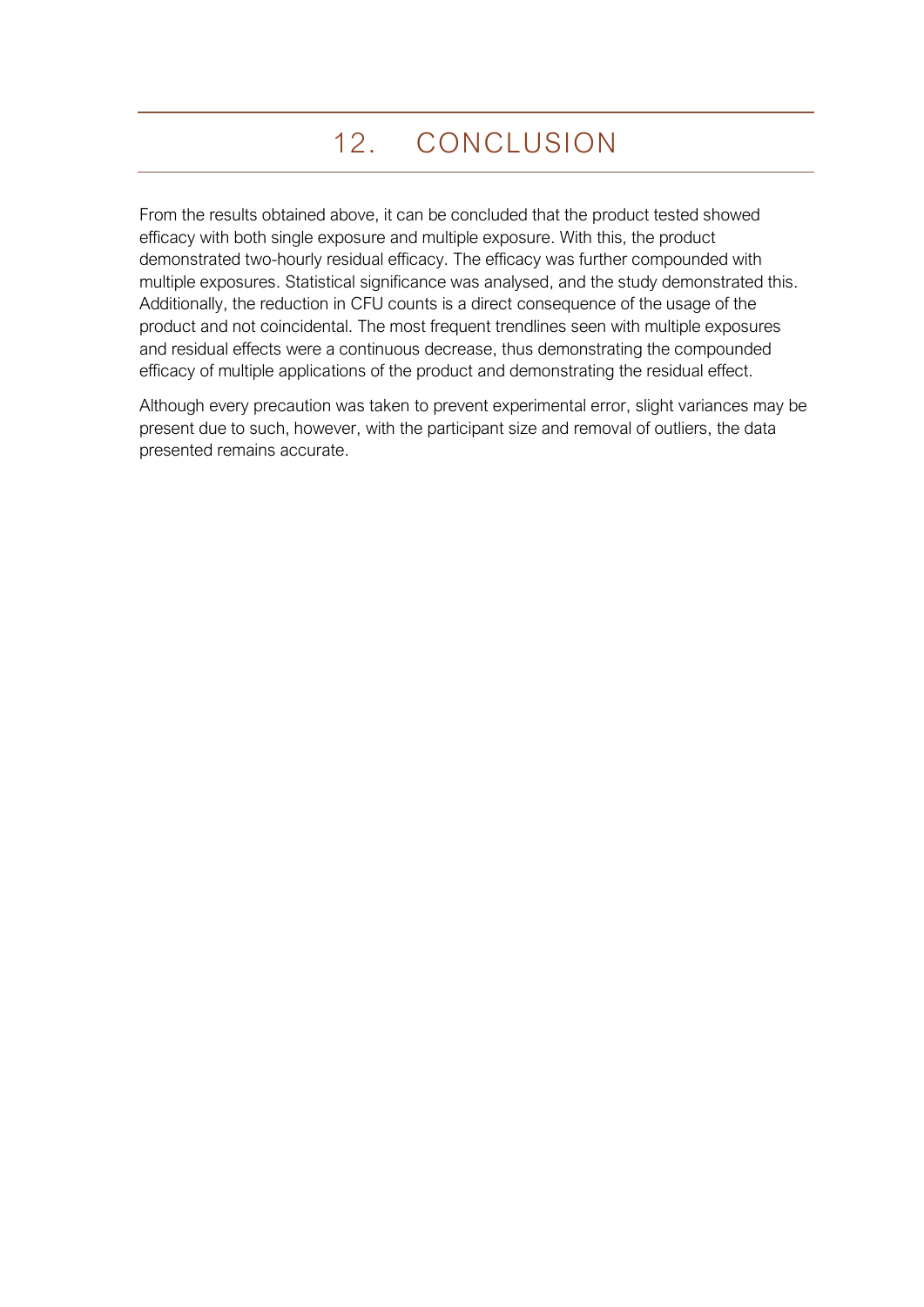# 13. REFERENCES

- <span id="page-40-0"></span>ALlegranzi, B. (2017). *World Health Organisation.* Retrieved October 22, 2020, from https://www.who.int/selection\_medicines/committees/expert/21/applications/s15\_hypoc hlorous\_acid\_add.pdf?ua=1
- Arora, S., Tyagi, N., Bhardwaj, A., Rusu, L., Palanki, R., Vig, K., . . . Singh, S. (2015). Silver nanoparticles protect human keratinocytes against UVB radiation-induced DNA damage and apoptosis: potential for prevention of skin carcinogenesis. *Nanomedicine: Nanotechnology, Biology, and Medicine*, 1265-1275.
- Block, M. S., & Rowan, B. G. (2020). Hypochlorous Acid: A Review. *Journal of Oral and Maxillofacial Surgery, 78*(9), 1461-1466.
- Clark, J. (2006). Efficacy of super-oxidized water fogging in environmental decontamination. *Journal of Hospital Infection, 64*(4), 386-390.
- Cloete, T. E., Thantsha, M. S., Maluleke, M. R., & Kirkpatrick, R. (2008). The antimicrobial mechanism of electrochemically activated water against Pseudomonas aeruginosa and Escherichia coli as determined by SDS-PAGE analysis. *Journal of Applied Microbiology*, 379-384.
- Conway, S. (2013). *Evaluation of Antiviral Properties of a Product Using a Virucidal Suspension Assay.* Eagan: Aquaox.
- Cordova, R. F. (1916). THE THERAPEUTIC VALUE OF HYPOCHLOROUS ACID. *British Medical Journal, 1*(2888), 651-652.
- Degrossoli, A., Muller, A., Xie, K., Schneider, J. F., Bader, V., Winklhofer, K. F., . . . Leichert, L. I. (2018). Neutrophil-generated HOCl leads to non-specific thiol oxidation in phagocytized bacteria. *eLife Sciences*.
- Del Rosso, J. Q., & Bhatia, N. (2018). Status Report on Topical Hypochlorous Acid: Clinical Relevance of Specific Formulations, Potential Modes of Action, and Study Outcomes. *Journal of Clincal and Aesthetic Dermatology*, 36-39.
- Eryılmaz, M., & Palabıyık, I. M. (2013). Hypochlorous Acid Analytical Methods and Antimicrobial Activity. *Tropical Journal of Pharmaceutical Research*, 123-126.
- Flores-Lopez, L. Z., Espinoza-Gomez, H., & Somanathan, R. (2018). Silver nanoparticles: Electron Transfer, reactive oxygen species, oxidative stress, beneficial and toxicological effects. Mini Review. *Journal of Applied Toxicology*, 16-26.
- Fukuyama, T., Martel, B. C., Linder, L. E., Ehling, S., Ganchingco, J. R., & Baumer, W. (2018). Hypochlorous acid is antipruritic and anti-inflammatory in amouse model of atopic dermatitis. *Clinical Experimental Allergy*, 78-88.
- Gonzalez-Carter, D. A., Leo, B. F., Ruenraroengsak, P., Chen, S., Goode, A. E., Theodorou, I. G., . . . Porter, A. E. (2017). Silver nanoparticles reduce brain inflammation and related neurotoxicity through induction fo H2S-synthesizing enzymes. *Scientific Reports*.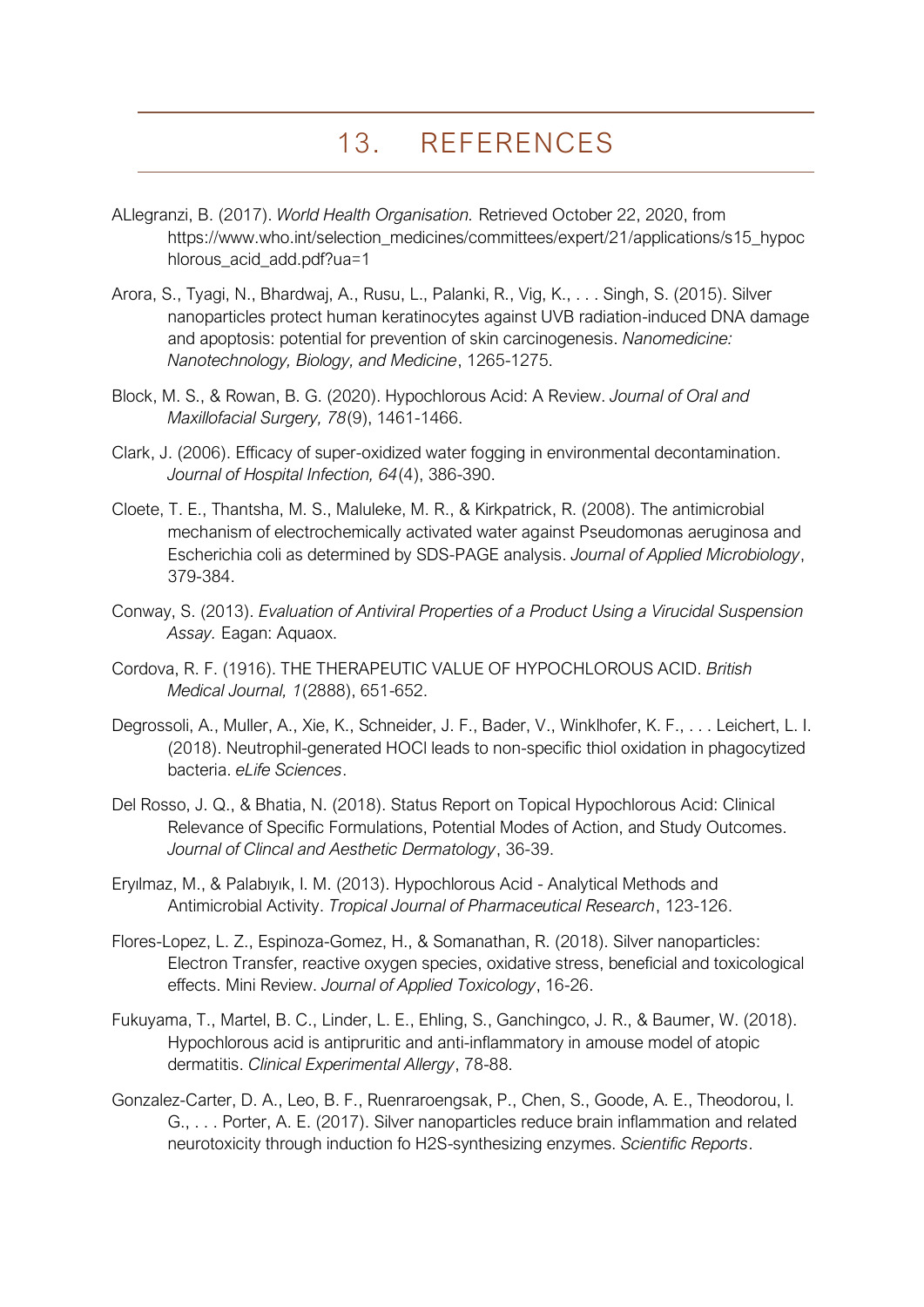- Gurunathan, S., Lee, K.-J., Kalishwaralal, K., Sheikpranbabu, S., Vaidyanathan, R., & Eom, S. H. (2009). Antiangiogenic properties of silver nanoparticles. *Biomaterials*, 6341-6350.
- Hadrup, N., Sharma, A. K., & Loeschner, K. (2018). Toxicity of silver ions, metallic silver, and silver nanoparticle materials after in vivo dermal and mucosal surface exposure: A review. *Regulatory Toxicology and Pharmacology*, 257-267.
- Ho, Y.-Y., Sun, D.-S., & Chang, H.-H. (2020). Silver Nanoparticles Protect Skin from Ultraviolet B-Induced Damage in Mice. *International Journal of Molecular Sciences*.
- Hughson, A. G., Race, B., Kraus, A., Sangare, L. R., Robins, L., Groveman, B. R., . . . Caughey, B. (2016). Inactivation of Prions and Amyloid Seeds with Hypochlorous Acid. *PLoS Pathogens*.
- Jing, J. J., Yi, T. P., Bose, R. J., McCarthy, J. R., Tharmalingam, N., & Madheswaran, T. (2020). Hand Sanitizers: A Review on Formulation Aspects, Adverse Effects, and Regulations. *International Journal of Environmental Research and Public Health*, 3326.
- Kim, B. J., Kim, Y. H., & Jang, T. Y. (2011). The Safety of Low Concentration Hypochlorous Acid as an Oral Gargle Solution and its Antimicrobial Effects. *Korean J Otorhinolaryngol-Head Neck Surg, 54*(6), 403-407.
- Konop, M., Damps, T., Misicka, A., & Rudnicka, L. (2016). Certain Aspect of Silver and Silver Nanoparticles in Wound Care: A Minireview. *Journal of Nanomaterials*.
- Kwok, Y. A., Gralton, J., & McLaws, M.-L. (2015). Face touching: a frequent habit that has implications for hand hygiene. *American Journal of Infection Control*, 112-114.
- Lim, S. M., Cha, W. C., Chae, M. K., & Jo, I. J. (2015). Contamination during doffing of personal protective equipment by healthcare providers. *Clinical and Experimental Emergency Medicine*, 162-167.
- Lu, W., Senapati, D., Wang, S., Tovmachenko, O., Singh, A. K., Yu, H., & Ray, P. C. (2010). Effect of Surface Coating on the Toxicity of Silver Nanomaterials on Human Skin Keratinocytes. *Chem Phys Lett.*
- Mathur, P., Jha, S., Ramteke, S., & Jain, N. K. (2018). Pharmaceutical aspects of silver nanoparticles. *Artificial Cells, Nanomedicine, and Biotechnology*, 115-126.
- McShan, D., Ray, P. C., & Yu, H. (2014). Molecular toxicity mechanism of nanosilver. *Hournal of Food and Drug Analysis*, 116-127.
- Padlewska, K. K., & Schwartz, R. A. (2017, September 12). *Argyria - Medscape*. Retrieved from Medscape: https://emedicine.medscape.com/article/1069121-overview#a5
- Rasmussen, E. D., & Williams, J. F. (2017). tabilized hypochlorous acid disinfection for highly vulnerable populations: Brio HOCL™ wound disinfection and area decontamination. *2017 IEEE Global Humanitarian Technology Conference (GHTC)*, 1-8.
- SkinSafe. (n.d.). *SkinSafe - Hypochlorous Acid*. Retrieved May 10, 2021, from SkinSafe: https://www.skinsafeproducts.com/ingredients/hypochlorous-acid
- Ullah Khan, S., Saleh, T. A., Wahab, A., Ullah Khan, M. H., Khan, D., Ullah Khan, W., . . . Fahad, S. (2018). Nanosilver: New ageless and versatile biomedical therapeutic scaffold. *International Journal of Nanomedicine*, 733-762.